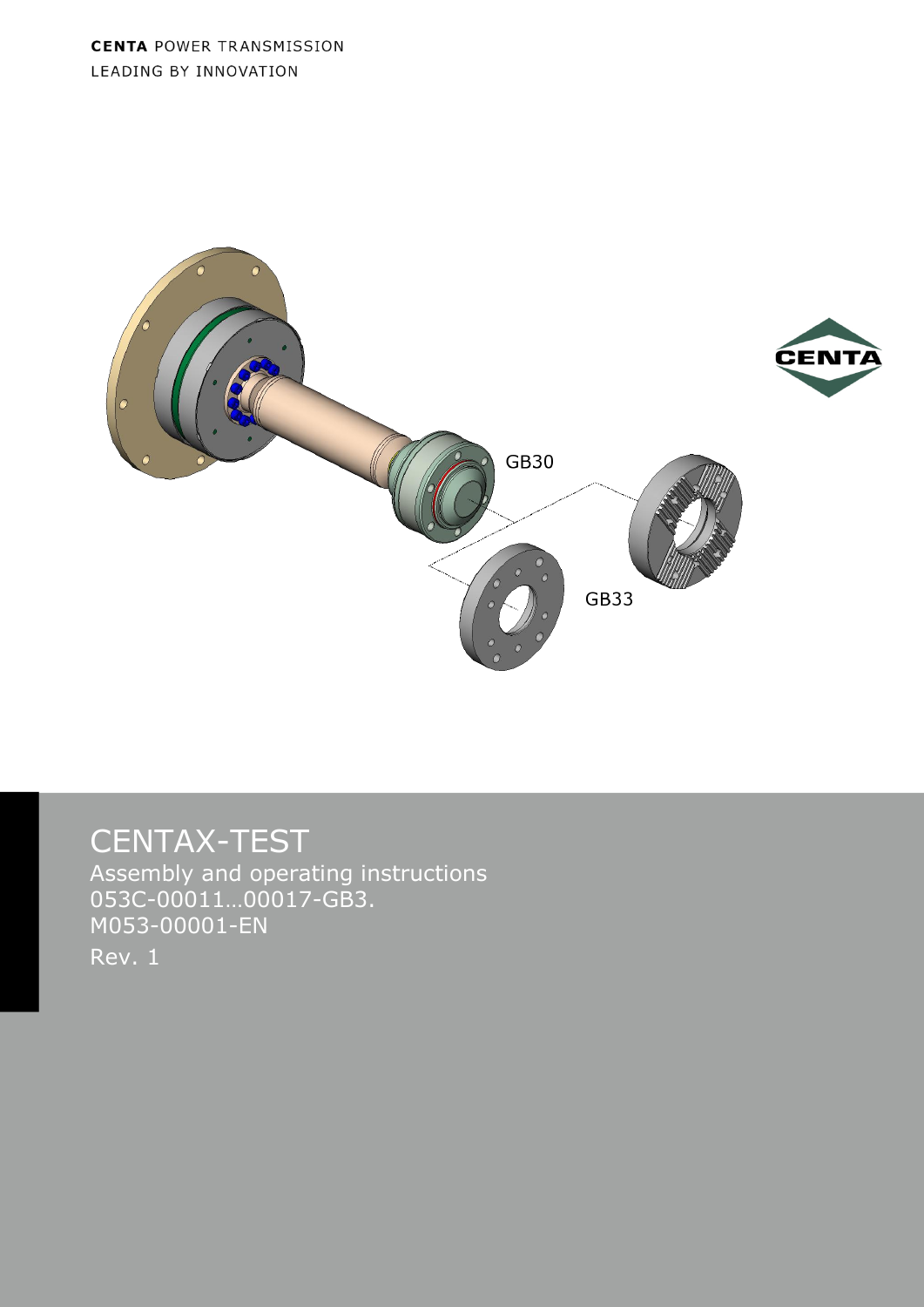

Rev. 1

053C-00011...00017-GB3.

## **Contents**

| 1                       |                                        |                |  |
|-------------------------|----------------------------------------|----------------|--|
| $\overline{\mathbf{2}}$ |                                        |                |  |
|                         | 2.1<br>2.2<br>2.3<br>2.4               | 2.1.1<br>2.1.2 |  |
|                         |                                        |                |  |
| 3                       | 3.1<br>3.2<br>3.3<br>3.4               | 3.3.2          |  |
| 4                       |                                        |                |  |
|                         | 4.1<br>4.2                             |                |  |
| 5                       |                                        |                |  |
|                         | 5.1<br>5.2<br>5.3                      |                |  |
| 6                       |                                        |                |  |
|                         | 6.1<br>6.2<br>6.3<br>6.4<br>6.5<br>6.6 | 6.3.1<br>6.3.2 |  |
| 7                       |                                        |                |  |
|                         | 7.1<br>7.2                             |                |  |
| 8                       |                                        |                |  |
|                         | 8.1                                    | 8.1.1          |  |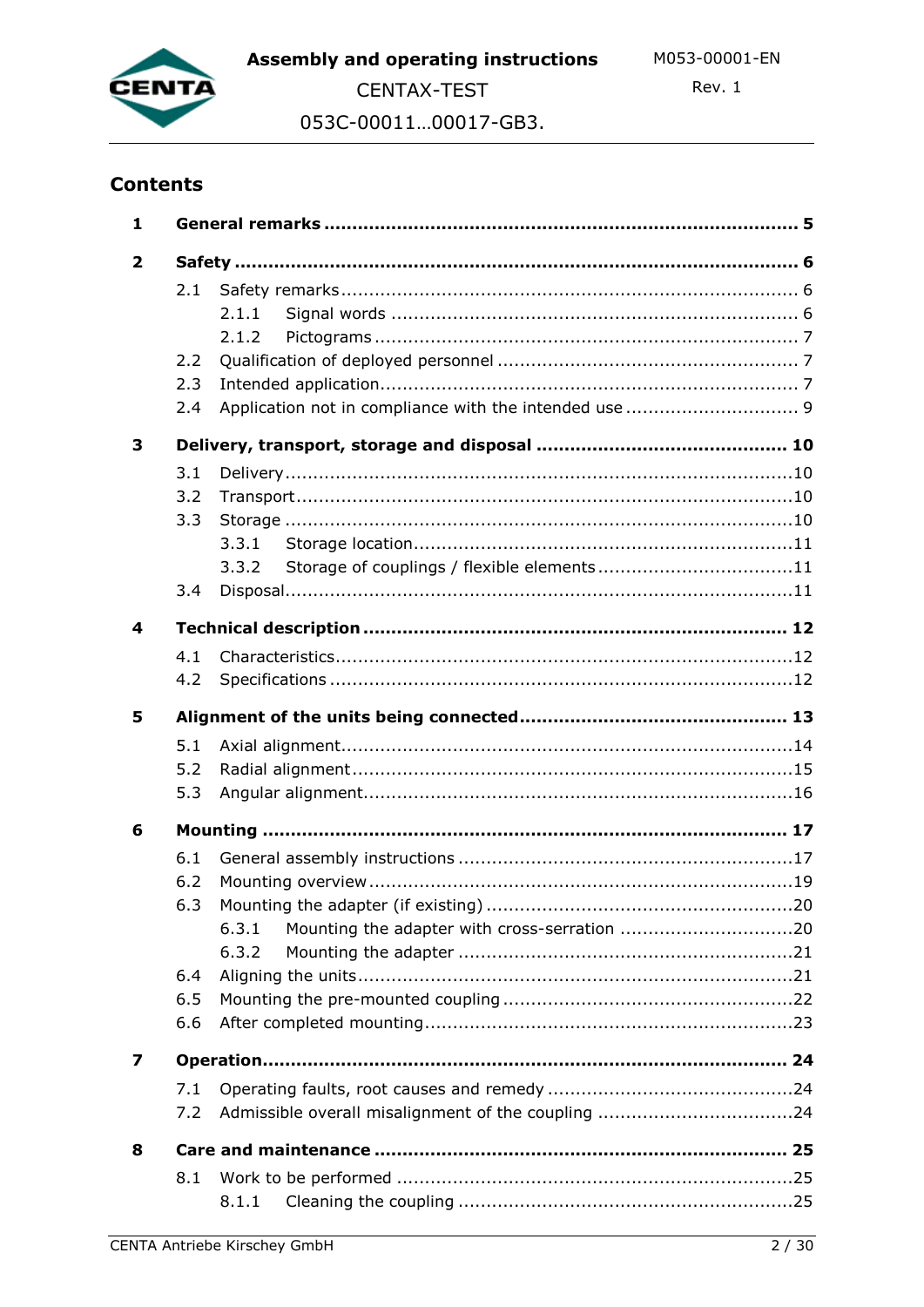

**Assembly and operating instructions** M053-00001-EN

CENTAX-TEST

Rev. 1

053C-00011…00017-GB3.

|    | 8.2 |                                                                                                                                    |  |
|----|-----|------------------------------------------------------------------------------------------------------------------------------------|--|
| 9  |     |                                                                                                                                    |  |
|    |     |                                                                                                                                    |  |
|    | 9.2 |                                                                                                                                    |  |
|    | 9.3 |                                                                                                                                    |  |
|    |     |                                                                                                                                    |  |
| 10 |     |                                                                                                                                    |  |
| 11 |     |                                                                                                                                    |  |
|    |     | 11.1 CENTA data sheet D013-013 (lubricated screw connections) 29                                                                   |  |
|    |     | 11.2 CENTA data sheet D053-900 Declaration of incorporation according to<br>the EC Machinery Directive 2006/42/EC, Appendix II B30 |  |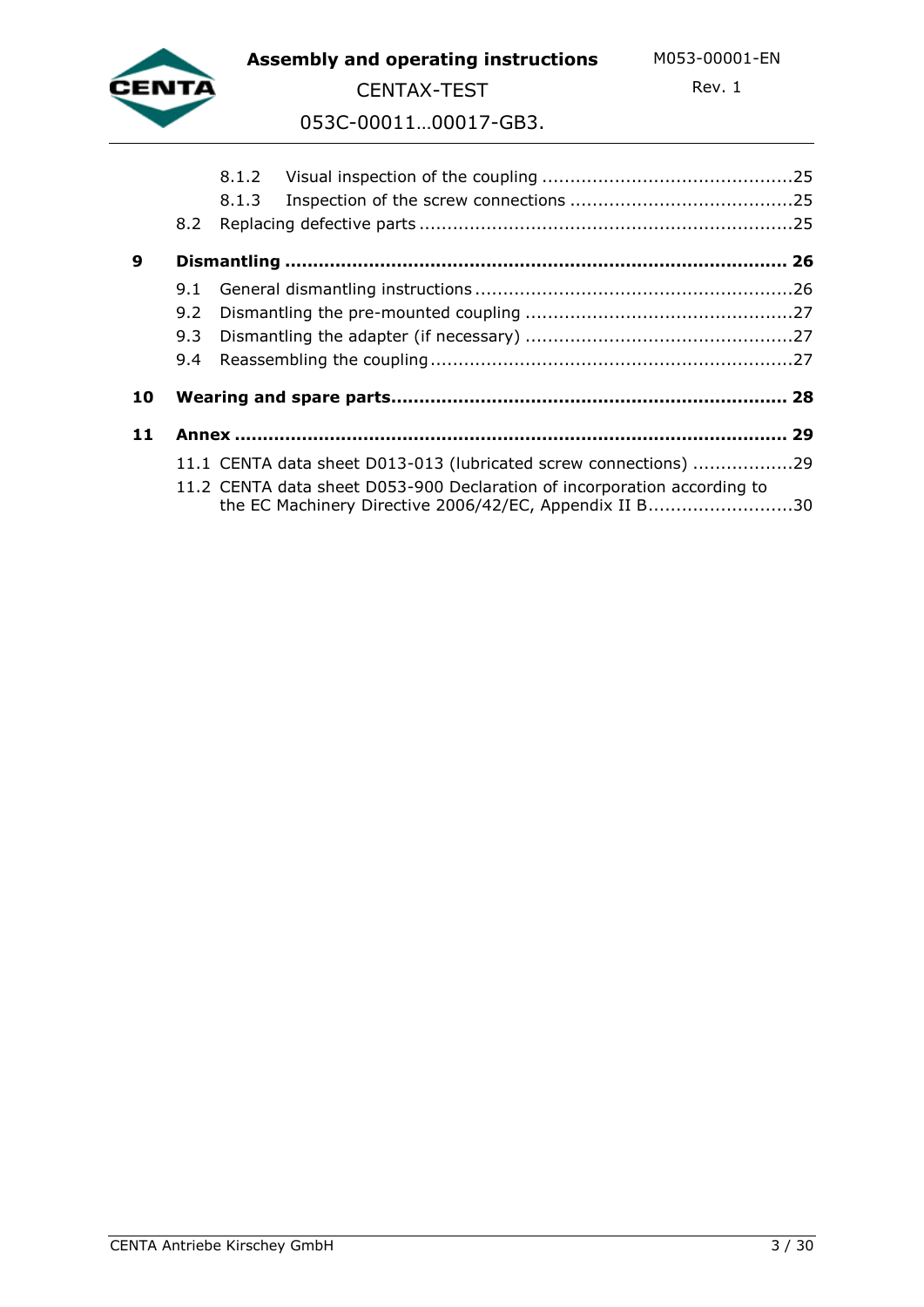

053C-00011…00017-GB3.

CENTAX-TEST

## **Index of illustrations**

## **Index of tables**

## **Index of formulas**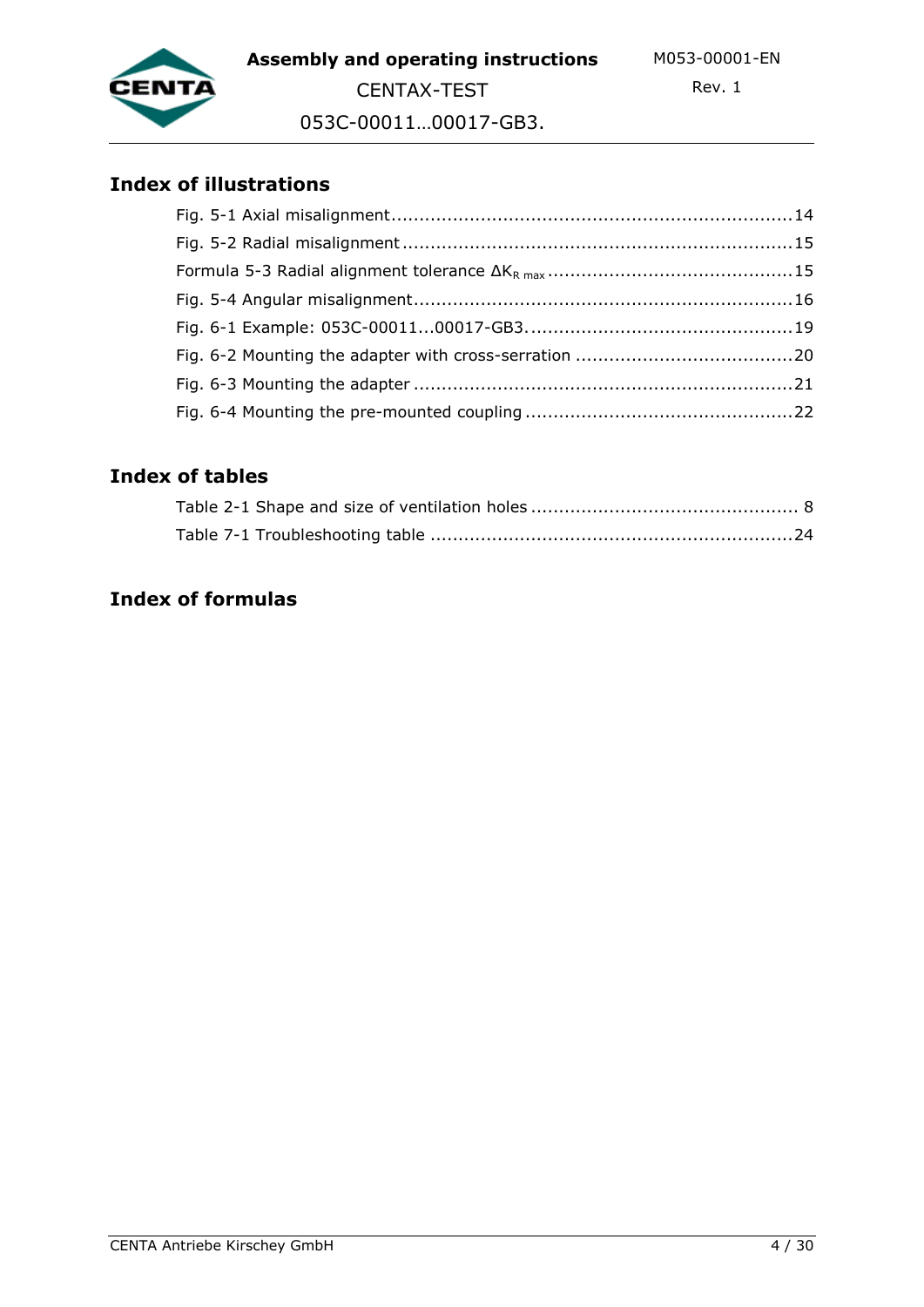

053C-00011…00017-GB3.

CENTAX-TEST

### **1 General remarks**

These assembly and operating instructions form a constituent part of the coupling delivery and must be kept in an easily accessible place at all times.

CENTA products are developed and produced to quality standard DIN EN ISO 9001:2000.

In the interests of further development, CENTA reserves the right to make technical changes.

## **IMPORTANT**

CENTA is unable to accept liability for damage and operating faults caused by failure to observe the operating instructions.

These operating instructions are protected under copyright to CENTA Antriebe Kirschey GmbH.

In case of technical questions, please enquire with our head office:

#### **CENTA Antriebe Kirschey GmbH** Bergische Strasse 7 42781 Haan GERMANY Phone +49-2129-912-0 Fax +49-2129-2790 [centa@centa.de](mailto:centa@centa.de) [www.centa.info](http://www.centa.info/)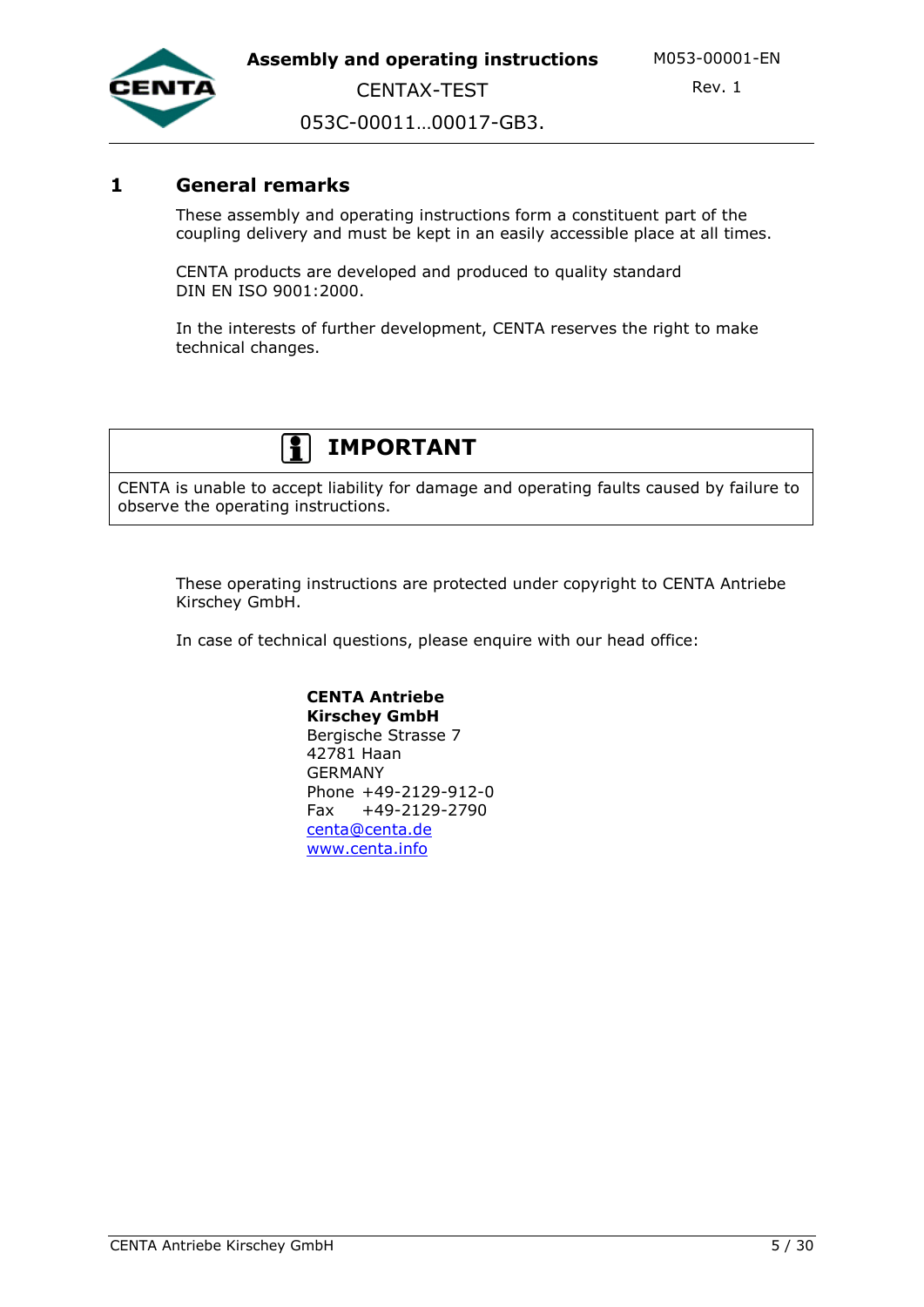

Rev. 1

053C-00011…00017-GB3.

CENTAX-TEST

### **2 Safety**

The purpose of these operating instructions is to enable users to:

- use the coupling safely and correctly
- maximize efficiency
- ensure that care and maintenance are carried out correctly

For this reason, these operating instructions must be thoroughly read and understood prior to work on and with the coupling.

## **WARNING**



**Injury and material damage can occur as a result of:**

 Failure to adhere to the safety and accident prevention regulations valid at the relevant installation site

The safety and accident prevention regulations valid at the installation site in question must be adhered to when performing any of the tasks described in these operating instructions.

#### **2.1 Safety remarks**

In these operating instructions, safety remarks are indicated by a pictogram and a signal word.

#### **2.1.1 Signal words**

The following signal words are used in the safety remarks:

| <b>DANGER</b>  | Denotes the immediate threat of danger.<br>If not prevented, fatal or extremely serious injuries can result.                           |
|----------------|----------------------------------------------------------------------------------------------------------------------------------------|
| <b>WARNING</b> | Denotes a potentially dangerous situation.<br>If not prevented, fatal or extremely serious injuries can result.                        |
| <b>CAUTION</b> | Denotes a potentially dangerous situation.<br>If not prevented, minor injuries and/damage to property may result.                      |
| IMPORTANT      | Denotes application tips and particularly useful information. This is not<br>a signal word denoting a dangerous or damaging situation. |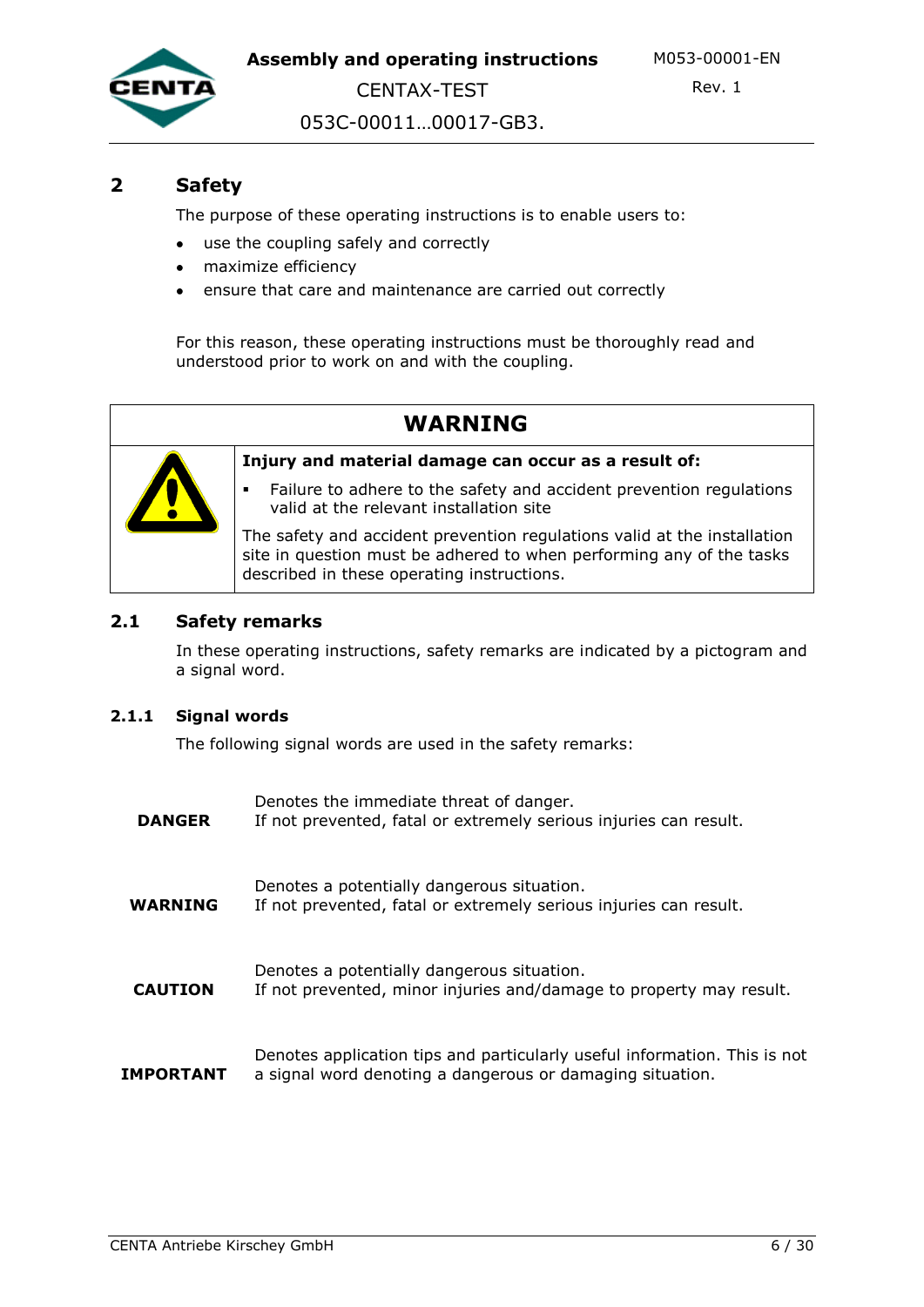

053C-00011…00017-GB3.

#### **2.1.2 Pictograms**

Possible pictograms in the safety precautions:

Warning of a hazardous area



Do not switch

Use protective gloves

Use protective goggles

## **2.2 Qualification of deployed personnel**

All the work described in these operating instructions may only be performed by authorized persons with adequate training and instruction.

## **WARNING**



**Injury and material damage can occur as a result of:**

Work at the coupling which is not described in these instructions

Only carry out work which is described in these operating instructions.

## **2.3 Intended application**

# **WARNING**

| Injury and material damage can occur as a result of:                                                                                            |
|-------------------------------------------------------------------------------------------------------------------------------------------------|
| Application not in compliance with the intended use                                                                                             |
| The couplings are intended exclusively for use in accordance with the<br>relevant design. They may only be used under the specified conditions. |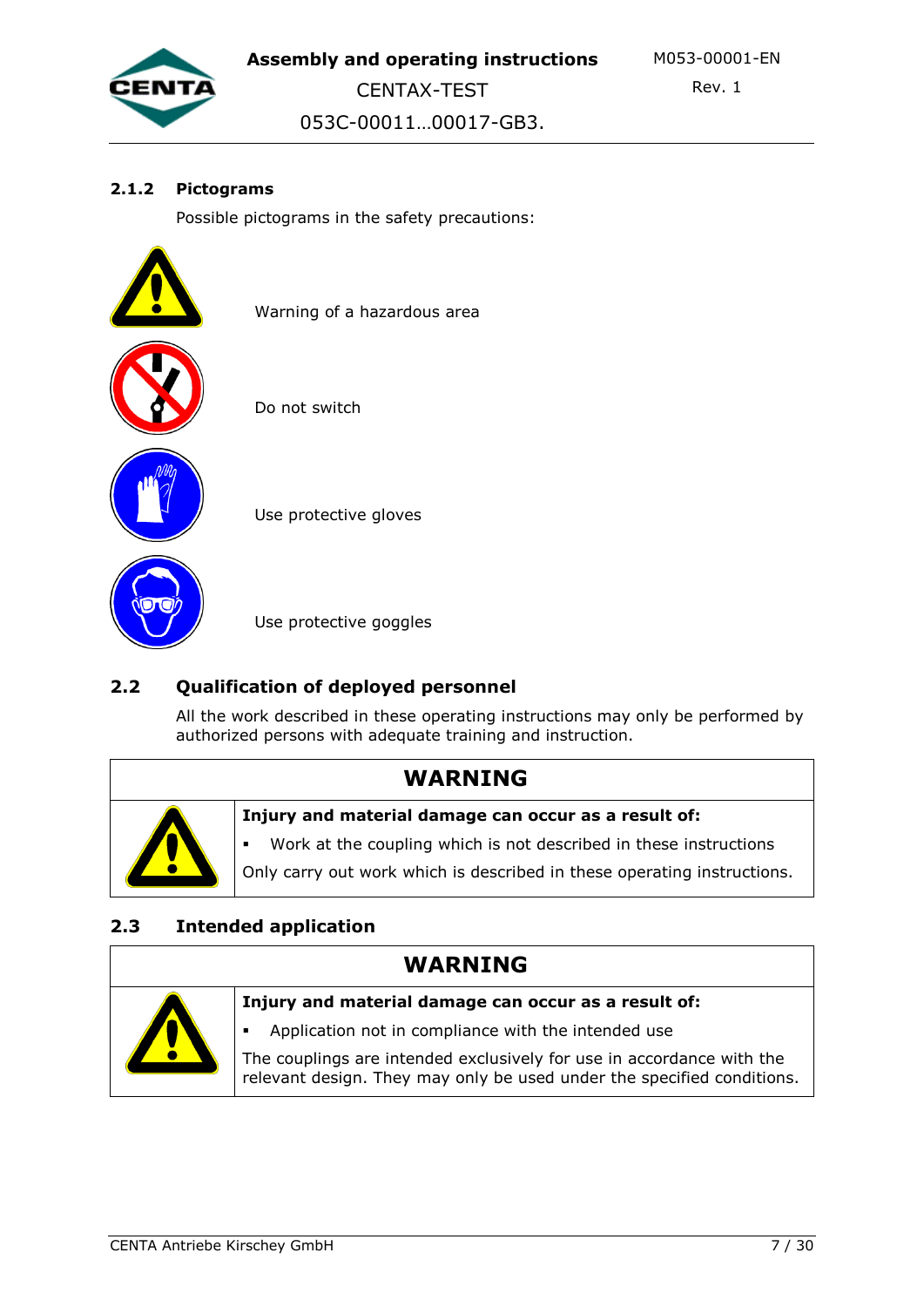

CENTAX-TEST

Rev. 1

053C-00011…00017-GB3.

## **WARNING**



#### **The scope of delivery provided by CENTA does not include a protective enclosure.**

This enclosure must fulfil the following criteria:

- Provide protection against persons gaining access to rotating parts  $\bullet$
- Restrain any rotating parts which may be work loose
- Guarantee sufficient ventilation for the coupling

This enclosure must be made of stable steel components. In order to ensure adequate ventilation for the coupling, the enclosure must be fitted with regular openings. For safety reasons, these openings must not exceed the dimensions outlined in table 2-1.

| <b>Component</b>                  | <b>Circular openings</b><br>[mm] | <b>Rectangular openings</b><br>[mm] |
|-----------------------------------|----------------------------------|-------------------------------------|
| Top of the enclosure              | $\varnothing$ 8                  | □ 8                                 |
| Side elements of the<br>enclosure | $\varnothing$ 8                  | $\Box$ 8                            |

*Table 2-1 Shape and size of ventilation holes*

The enclosures must be positioned a minimum of 15 mm distant from rotating parts. The enclosure must be electrically conductive and be included in the equipotential bonding.

Before commencing long-term operation, the plant must successfully complete a test run.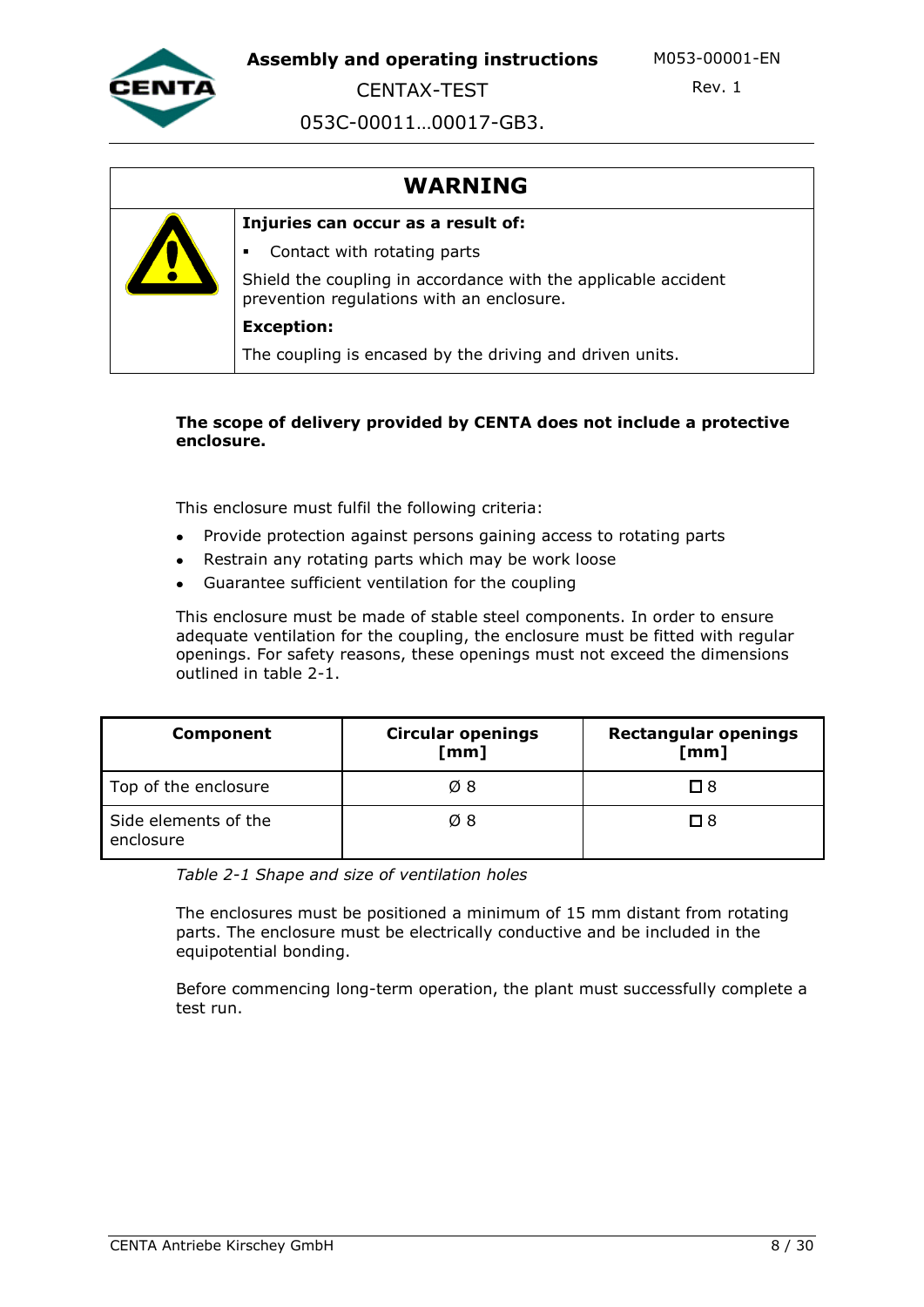

CENTAX-TEST

Rev. 1

053C-00011…00017-GB3.

#### **2.4 Application not in compliance with the intended use**

## **WARNING**

**Injury and material damage can occur as a result of:**

- **Inadmissibly high torque**
- **Inadmissibly high or low speeds**
- Exceeding the specified ambient temperature
- Inadmissible ambient medium
- **Inadmissible coupling enclosure**
- Exceeding the admissible overall misalignment values

Only use the coupling for the specified application.

CENTA bears no liability for damage resulting from application not in compliance with the intended use of the equipment.

Should there be a change of plant parameters, the coupling design must be reviewed by CENTA (address see chapter 1).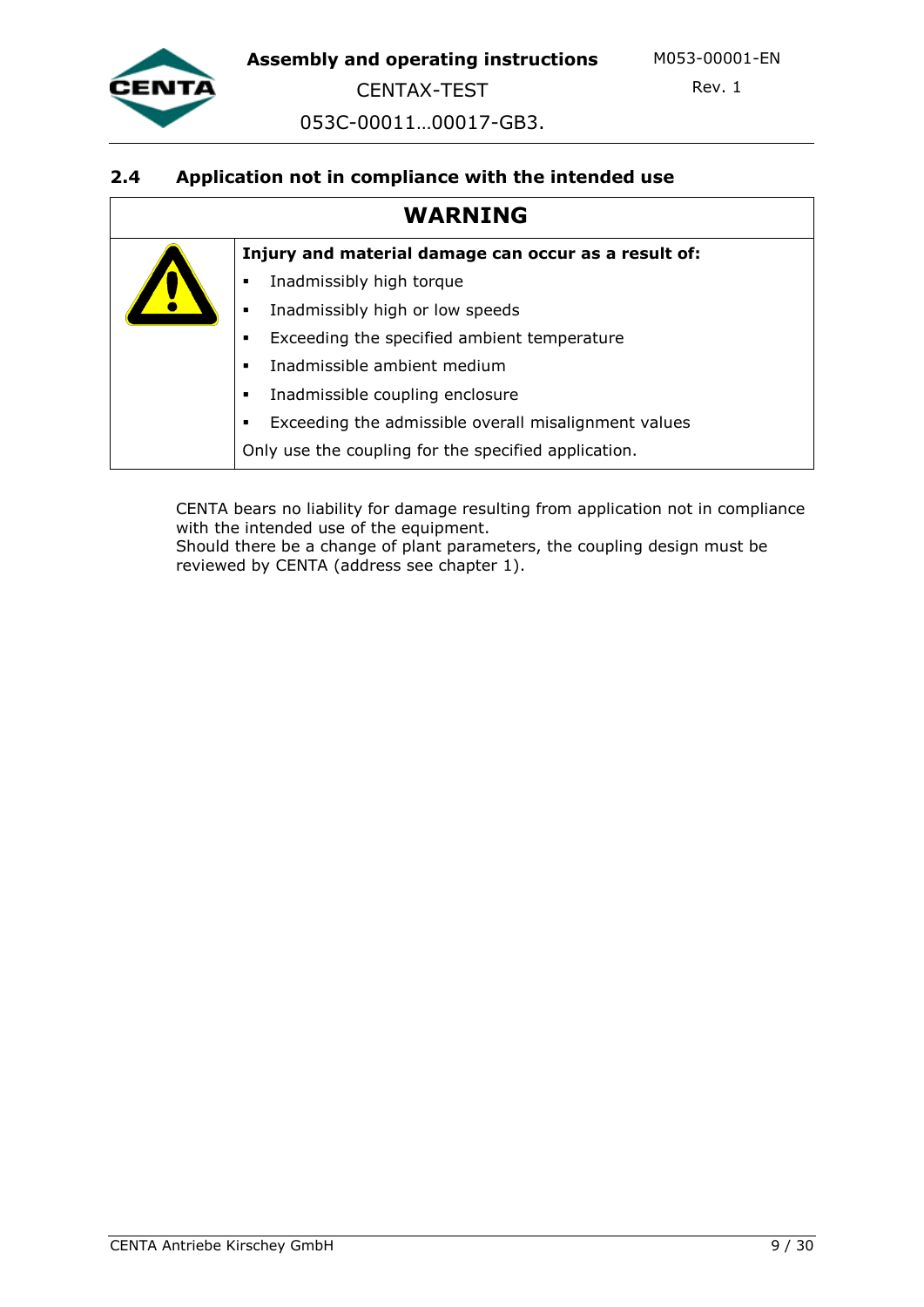



Rev. 1

053C-00011…00017-GB3.

## **3 Delivery, transport, storage and disposal**

#### **3.1 Delivery**

After delivery, the coupling:

- must be checked for completeness and correctness of the delivery.
- must be examined for possible transport damage (which must be reported immediately to the carrier).

#### **3.2 Transport**

## **CAUTION**



**Injury and material damage can occur as a result of:**

- Incorrect transportation of couplings
- Ensure that the coupling is correctly transported.

## **CAUTION**



**Material damage to coupling components can occur as a result of:**

Contact with sharp-edged objects

Protect coupling components for transportation. Only hoist coupling components with nylon belts or ropes. Always cushion parts when supporting them from below.

Following transportation damage:

- Check the coupling carefully for damage.
- Consult the manufacturer (Address see chapter 1).

#### **3.3 Storage**

## **CAUTION**



**Material damage to elastic elements and rubber parts can occur as a result of:**

Incorrect storage

These parts must be stored laid flat and so they cannot distort, and protected from ozone, heat, light, moisture and solvents.

# **IMPORTANT**

Rubber parts are marked where possible with their production date. From this date, they may only be stored for a maximum of 5 years.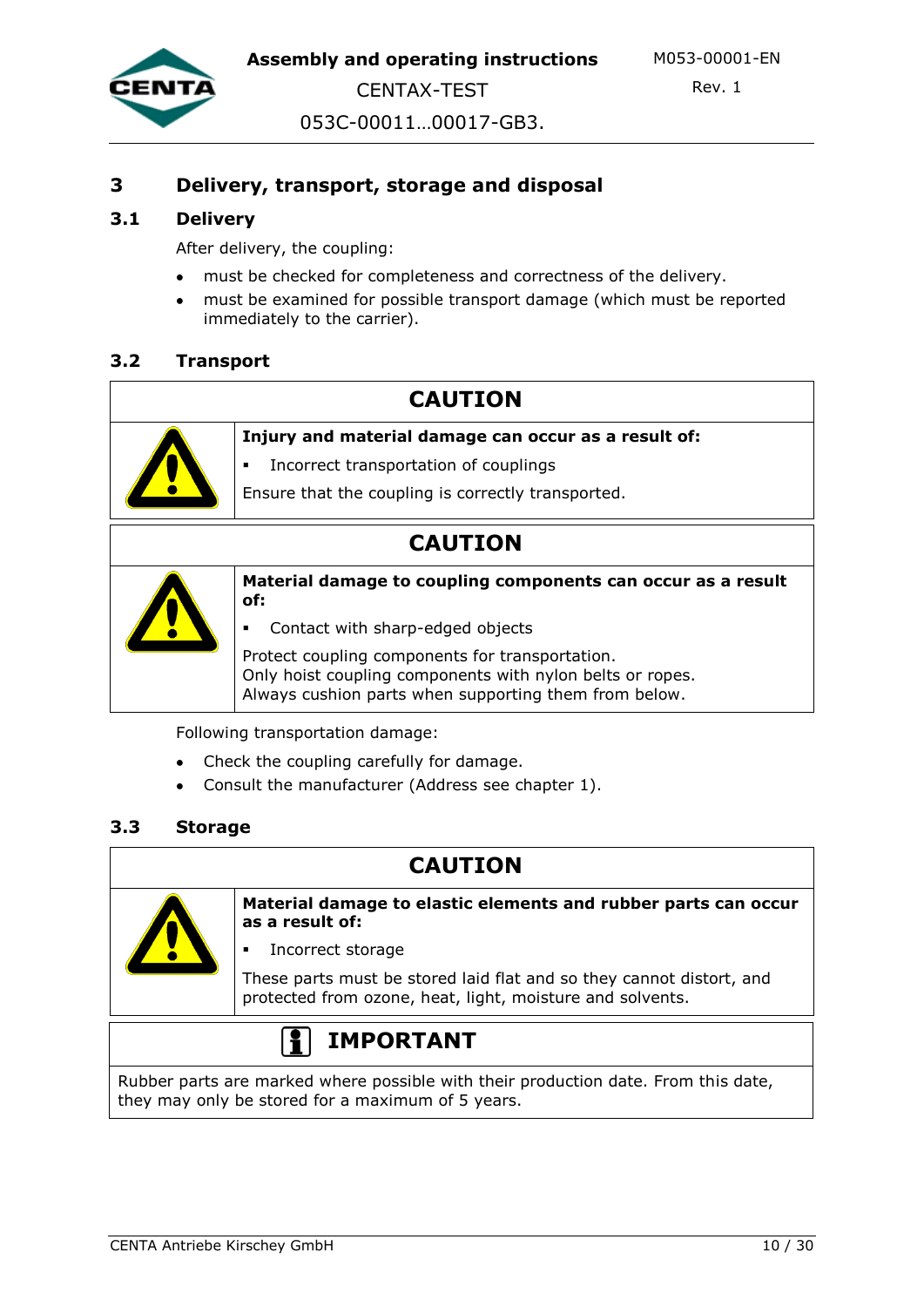

053C-00011…00017-GB3.

CENTAX-TEST

#### **3.3.1 Storage location**

Requirements imposed on the storage location:

- Moderately ventilated and low in dust  $\bullet$
- Dry (max. 65% humidity)
- Temperature stabilized  $(-10^{\circ}C \text{ to } +25^{\circ}C)$
- Free of ozone-producing devices such as light sources and electric motors
- Free of UV light sources and direct sunlight
- Do not store solvents and disinfectants, fuels or lubricants, acids, chemicals etc. in the same location

For more details, refer to DIN 7716.

#### **3.3.2 Storage of couplings / flexible elements**

- $\triangleright$  Unpack the parts.
- $\triangleright$  Check the packaging for damage. Replace if necessary.
- $\triangleright$  Check that the wax protection on steel components is intact. If necessary, patch or renew.
- $\triangleright$  Package the parts (for prolonged periods of storage, enclose desiccant and weld into film).
- $\triangleright$  Place the parts into storage.

#### **3.4 Disposal**

## **RECYCLING**



Ensure safe, environmentally responsible disposal of operating supplies and exchange parts. For this, locally provided recycling facilities and regulations must be utilized.

For disposal, the coupling parts must be separated where possible and sorted according to material type.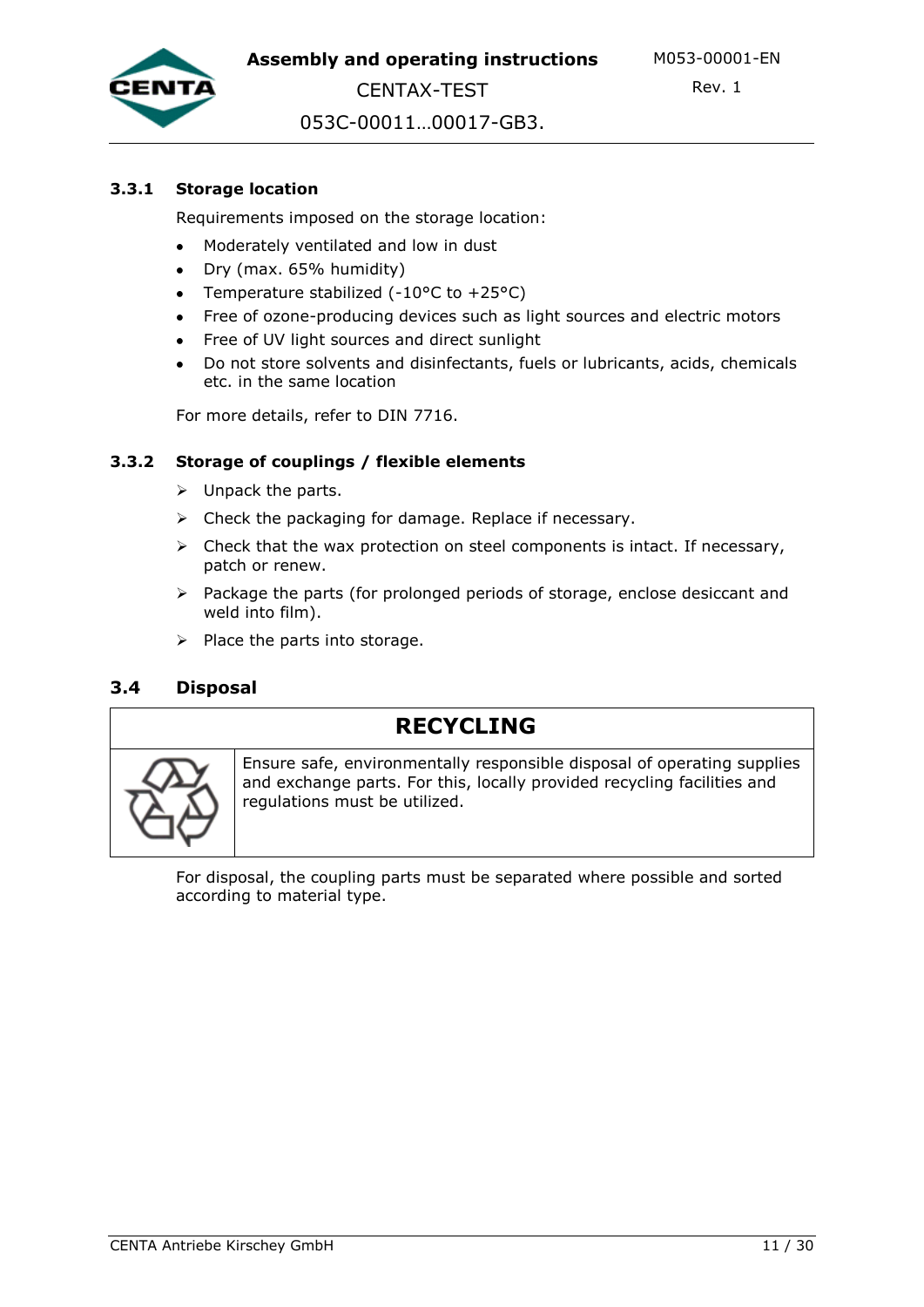Rev. 1

053C-00011…00017-GB3.

## **4 Technical description**

#### **4.1 Characteristics**

CENTAX-TEST couplings:

- are highly flexible test bed couplings for high speeds,  $\bullet$ for optimum test conditions
- based on a highly flexible rubber element, combinable with homokinetic joints, carden shafts, slip joints, etc., as demanded by test requirements
- are extremely adaptable designed with torsionally flexibility
- dampen torsional vibrations and shocks  $\bullet$
- compensate axial, tagential and angular misalignments
- are suitable for high speed ranges and long-term tests
- are available in any length and mounting dimensions to be adaptable to the respective test situation
- are easy to mount because slip joints and elements can be shifted in axial direction
- are optionally available as customised solutions for automatic docking onto combustion engines

#### **4.2 Specifications**

The specifications can be found in the catalogue and the dimensions in the installation drawing.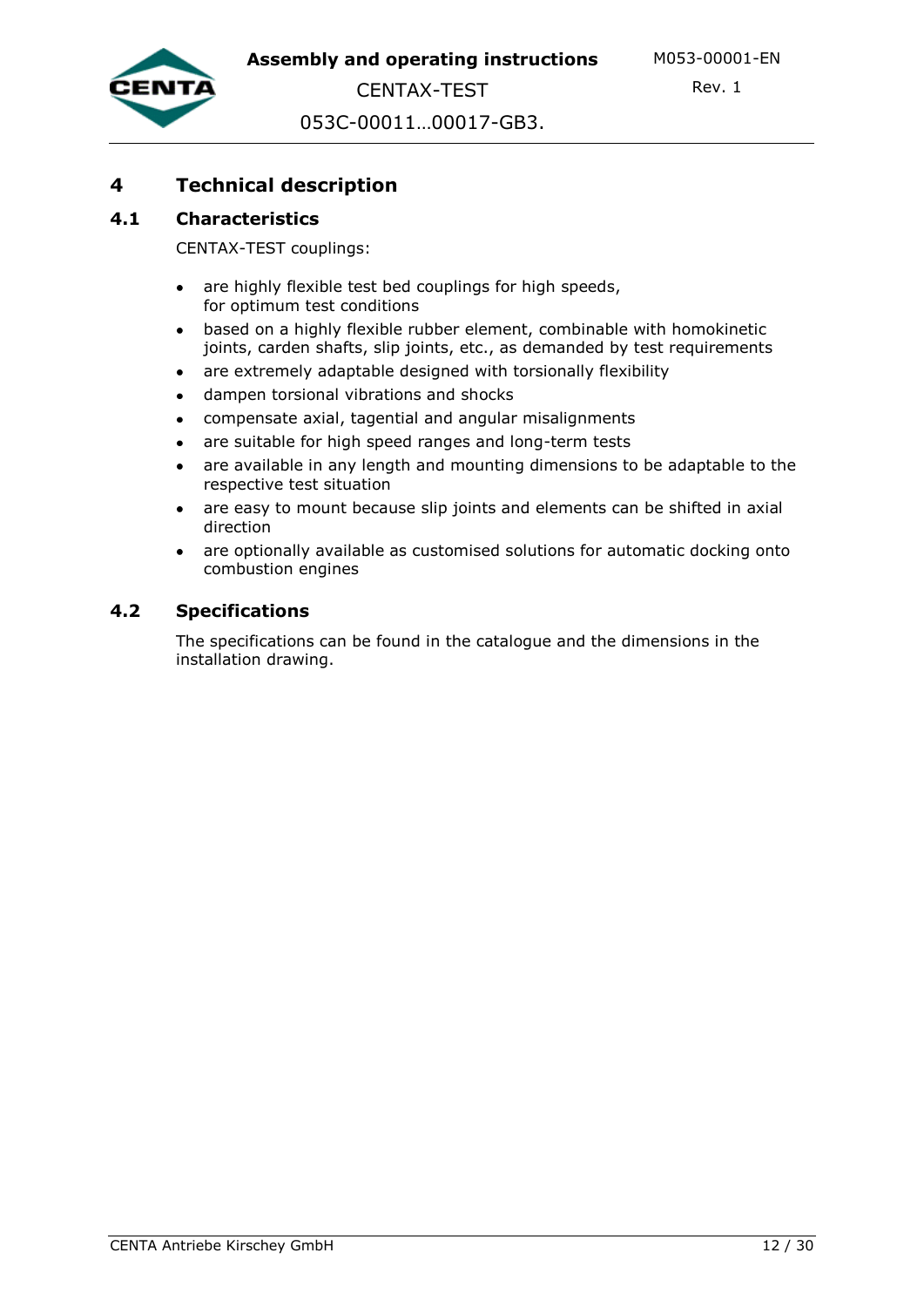

053C-00011…00017-GB3.

CENTAX-TEST

### **5 Alignment of the units being connected**

## **IMPORTANT**

- Align the units during the assembly.
- Align the units that are to be connected as accurately as possible. In this way, a long service life for the coupling and maximum operating misalignment values can be achieved. The overall misalignment is composed of the misalignment and the operating misalignment. The permissible overall misalignment values can be found in chapter 7.2 and must not be exceeded.
- All permissible alignment tolerances apply to arrangements at operating temperatures. If the arrangement would be aligned at a different temperature, there would be additional deviations in the arrangement, which were produced by the difference between the aligning and operating temperature. For alignment, this has to be taken into account.
- After completion of assembly, check the alignment of the coupling again and  $\bullet$ correct, if necessary.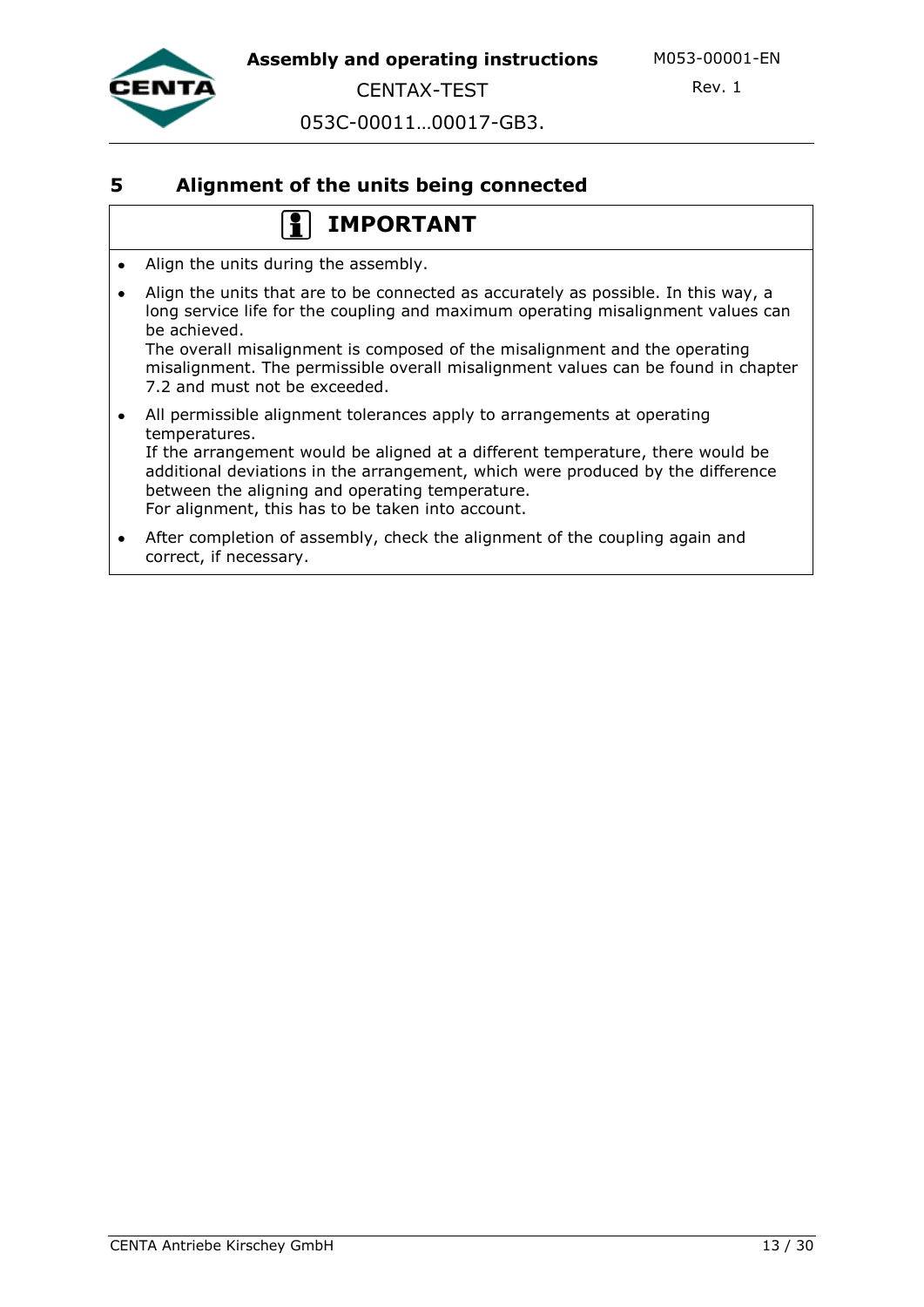

053C-00011…00017-GB3.

### **5.1 Axial alignment**



*Fig. 5-1 Axial misalignment*

| Item           | Info | <b>Designation</b> | <b>Remark</b>            |
|----------------|------|--------------------|--------------------------|
|                |      | Adapter            | See installation drawing |
| $\overline{A}$ |      | Flywheel           | Costumer part            |
| - B            |      | Flange             | Costumer part            |

Determine the axial misalignment (see Fig. 5-1).

- Take installation length **L** from the installation drawing.
- Align the units (installation dimension = **L±∆KA max**).

Permissible axial alignment tolerance: **∆KA max=**1.0 **mm**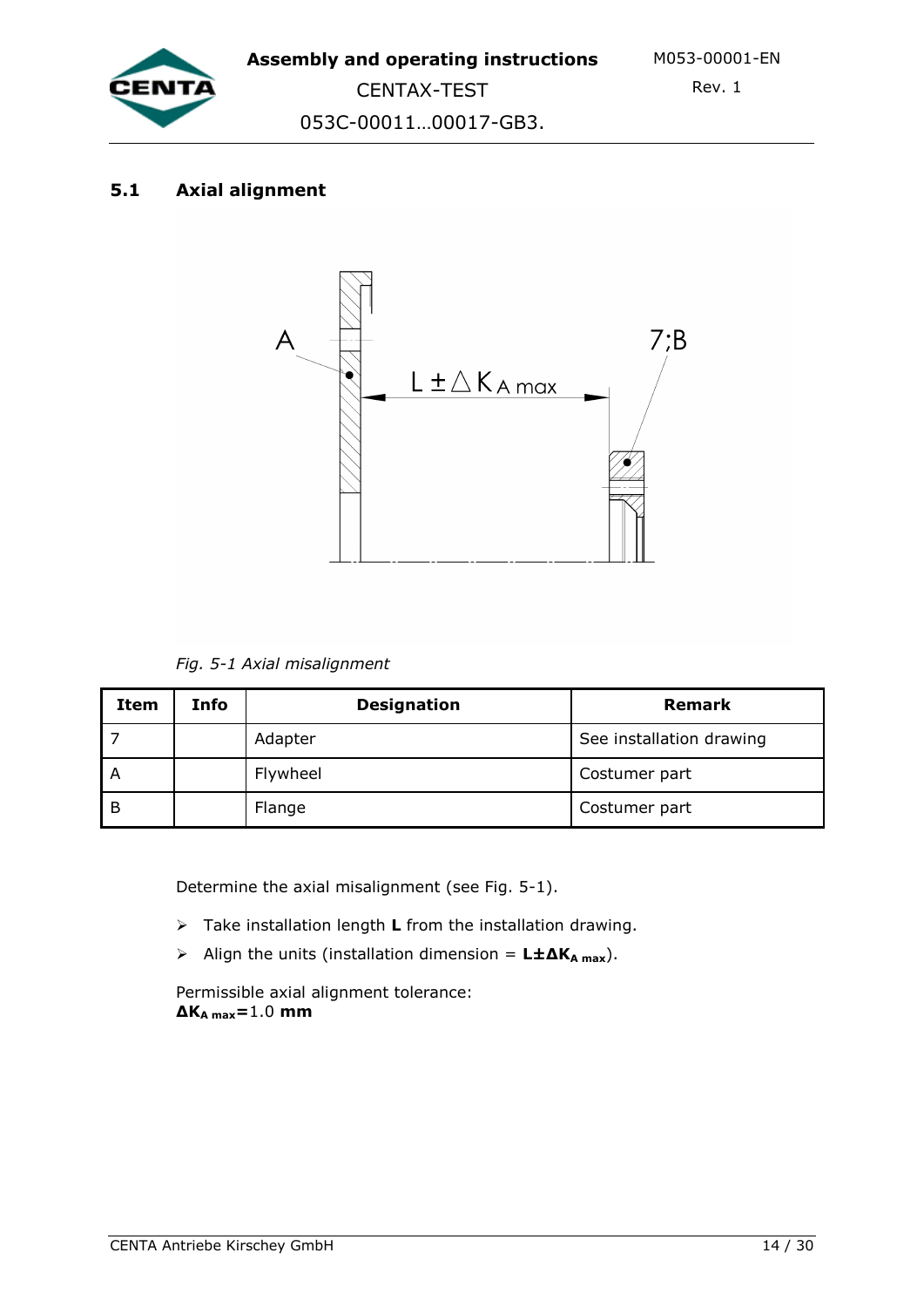

CENTAX-TEST 053C-00011…00017-GB3.

## **5.2 Radial alignment**



*Fig. 5-2 Radial misalignment* 

| Item | Info | <b>Designation</b> | <b>Remark</b>            |
|------|------|--------------------|--------------------------|
|      |      | Adapter            | See installation drawing |
| A    |      | Flywheel           | Costumer part            |
| B    |      | Flange             | Costumer part            |

## **CAUTION**



#### **Material damage to elastically installed engines can occur as a result of:**

 Disregard to which extent the engine mounts may settle during alignment

During vertical alignment, take into account the extent by which the engine mounts settle. Please enquire about specifications for the degree of settling from the engine manufacturer or engine mounts manufacturer.

Determine the radial misalignment (see Fig. 5-2).

- Take installation length **L** from the installation drawing.
- The permissible radial alignment tolerance **∆KR max** should be calculated according to formula below:

$$
\Delta K_{R\,\text{max}} = (L \cdot 0,00087) - 0,1
$$

 *Formula 5-1 Radial alignment tolerance ∆KR max*

Align the units (calculated deviation **≤∆KR max**).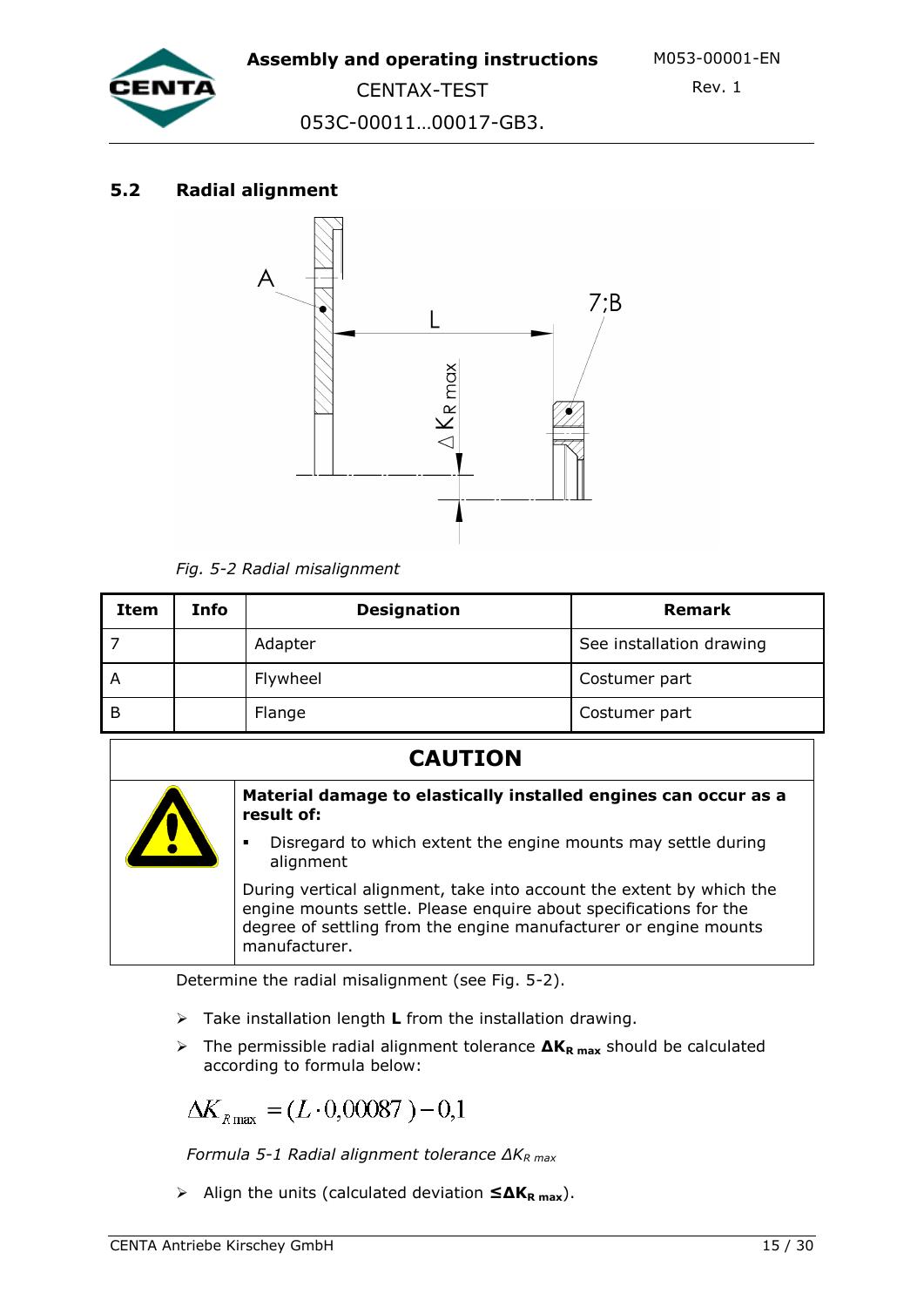

CENTAX-TEST 053C-00011…00017-GB3.

## **5.3 Angular alignment**



*Fig. 5-3 Angular misalignment* 

| Item | Info | <b>Designation</b> | <b>Remark</b>            |
|------|------|--------------------|--------------------------|
|      |      | Adapter            | See installation drawing |
| A    |      | Flywheel           | Costumer part            |
| -B   |      | Flange             | Costumer part            |

Determine the angular misalignment (see Fig. 5-3).

 Align the units (calculated deviations **≤∆KW1 max** and **≤∆KW2 max**) . The angular deflection has to be checked at each flange separately.

Permissible angular alignment tolerance:

(A) **∆KW1 max=**0.05° (7/B)**∆KW2 max=**0.2°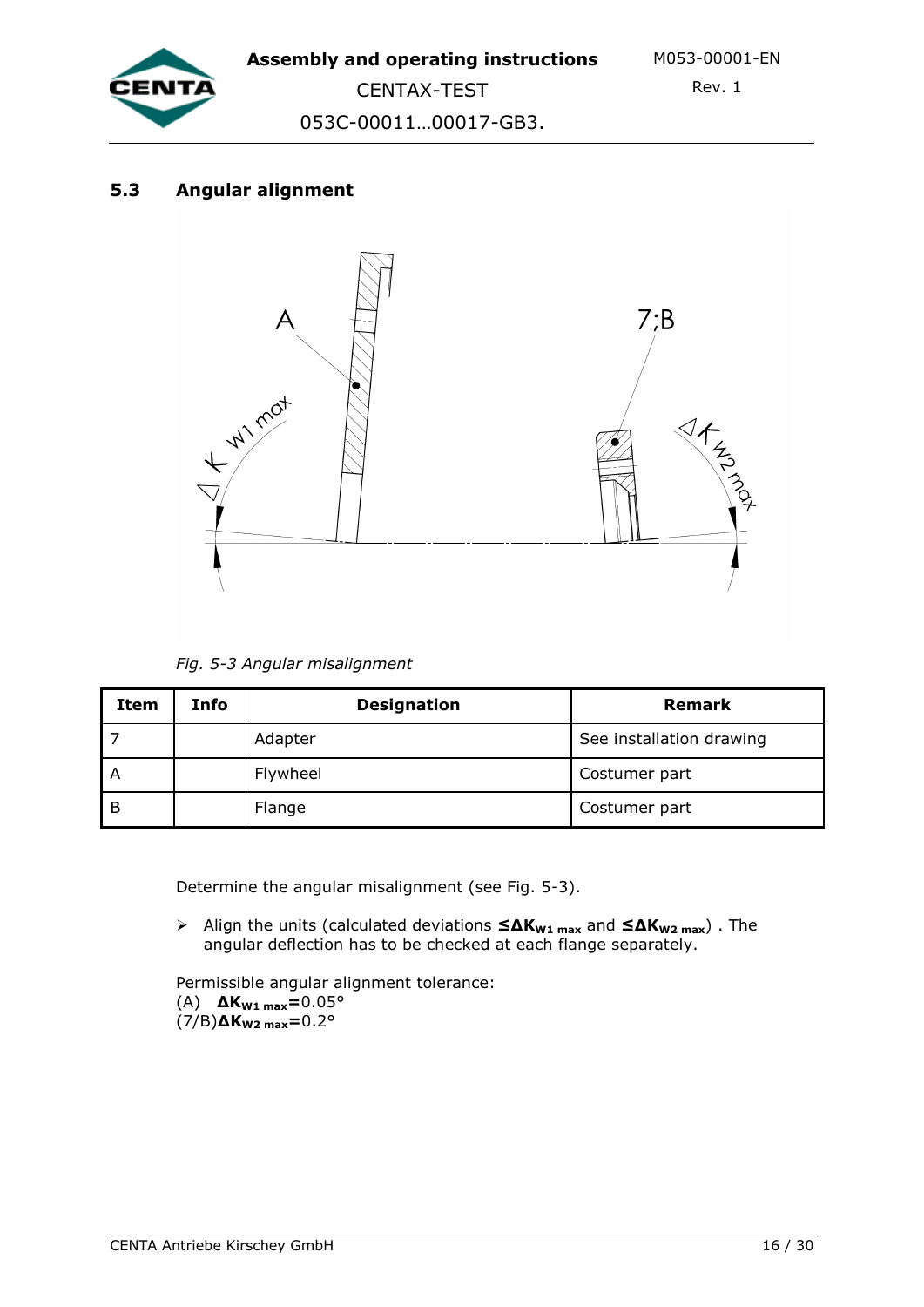

Rev. 1

CENTAX-TEST 053C-00011…00017-GB3.

## **6 Mounting**

### **6.1 General assembly instructions**

Any work method which impairs the safety of the coupling is prohibited. The user undertakes to notify the manufacturer immediately of any changes occurring at the coupling which could impair safety (address see chapter 1).

| <b>WARNING</b>                                                                                                     |
|--------------------------------------------------------------------------------------------------------------------|
| Injuries can occur as a result of:                                                                                 |
| Contact with rotating parts                                                                                        |
| Before starting work at the coupling, switch off the plant and secure<br>against unintentional start-up.           |
| WARNING                                                                                                            |
| Injury and material damage can occur as a result of:                                                               |
| Assembly of the coupling in the wrong sequence                                                                     |
| Only ever assemble the coupling in the described sequence.                                                         |
| <b>WARNING</b>                                                                                                     |
| Injury and material damage can occur as a result of:                                                               |
| Falling coupling components                                                                                        |
| Secure coupling components against falling to the floor.                                                           |
| <b>CAUTION</b>                                                                                                     |
| Material damage to coupling components can occur as a result<br>of:                                                |
| Contact with sharp-edged objects                                                                                   |
| Protect coupling components for transportation.                                                                    |
| Only hoist coupling components with nylon belts or ropes.<br>Always cushion parts when supporting them from below. |
| <b>CAUTION</b>                                                                                                     |
| Material damage can occur as a result of:                                                                          |
| Soiled joint surfaces                                                                                              |
| The surfaces that are to be joined must be free of dirt, preservatives<br>and lubricants.                          |
|                                                                                                                    |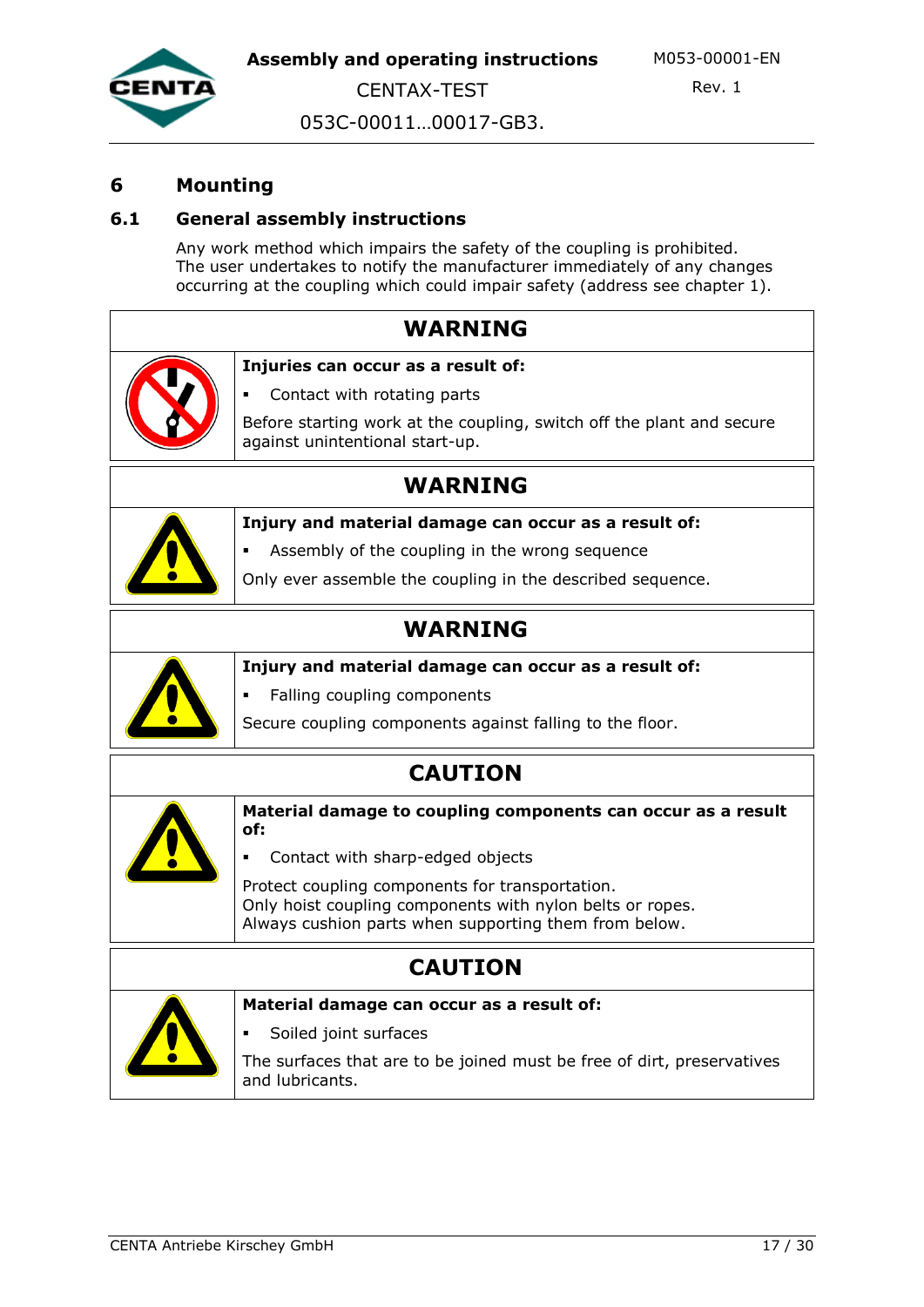

CENTAX-TEST

Rev. 1

053C-00011…00017-GB3.

# **CAUTION**



**Material damage to coupling components can occur as a result of:**

Anaerobic adhesives (e.g. Loctite) used for screw locking

This type of screw locking medium may not be in contact with rubber parts.

#### $|1|$ **IMPORTANT**

- Screw preparation and tightening torque levels in accordance with  $\bullet$ CENTA data sheet D013-013 (see chapter 11.1).
- Use suitable lifting devices for assembly.  $\bullet$
- The following assembly stages are described for coupling 053C-00015-GB3..  $\bullet$
- Part illustration and marking may different slightly from installation drawing and  $\bullet$ delivery state.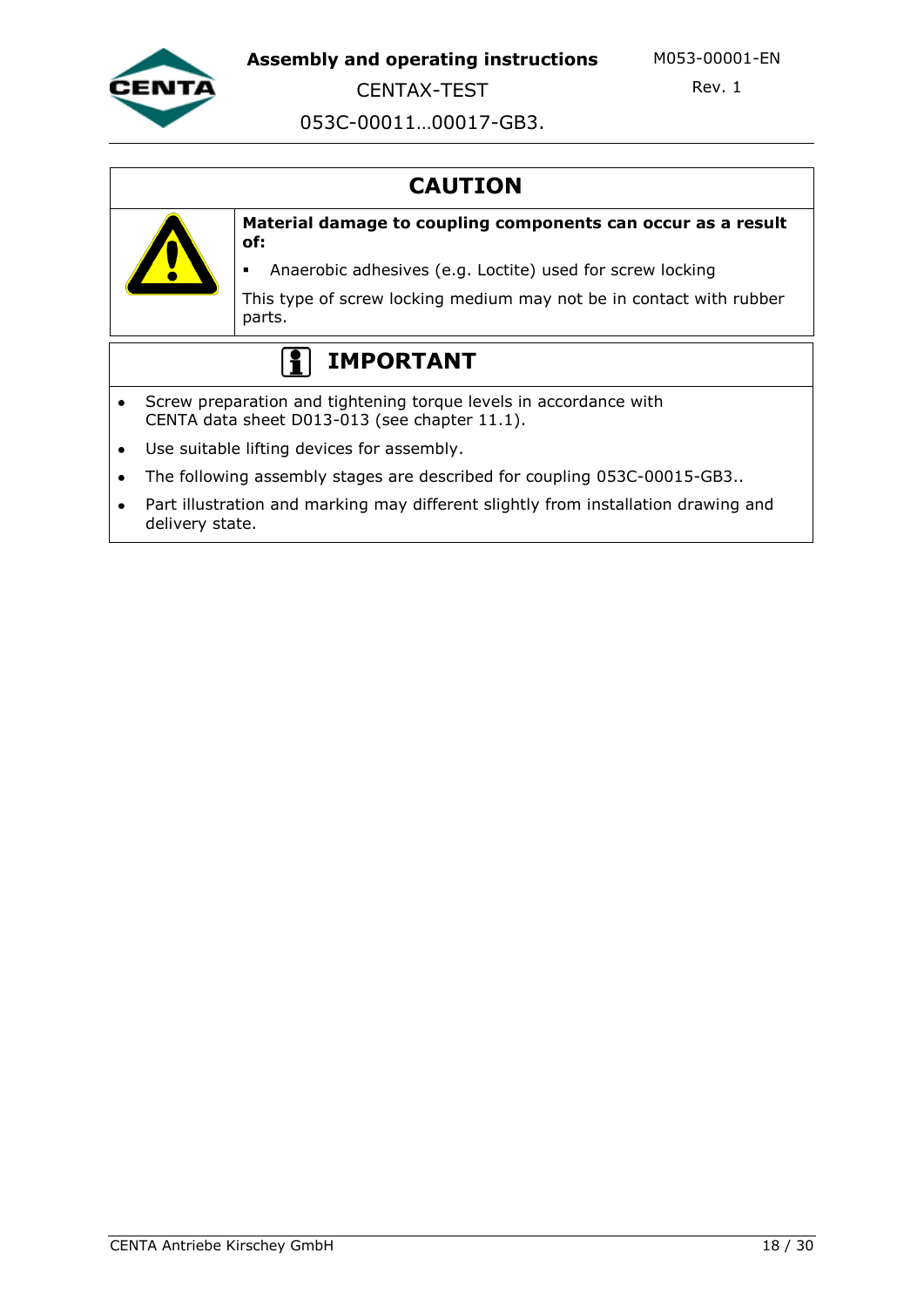

CENTAX-TEST 053C-00011…00017-GB3.

### **6.2 Mounting overview**

The following figures show examples of possible design.



*Fig. 6-1 Example: 053C-00011...00017-GB3.*

| Item | Info | <b>Designation</b>   | <b>Remark</b>      |
|------|------|----------------------|--------------------|
|      |      | Adapter              | If scope of supply |
|      |      | Pre-mounted coupling |                    |

#### **IMPORTANT** 1 º 1

This assembly instruction describes the mounting of several design. Mount the coupling as appropriate for the supplied design (see installation drawing).

- $\triangleright$  Mount the coupling as appropriate for the supplied design, according to the sequence described below. For supplied design and the parts built-in, see installation drawing.
	- $\triangleright$  Mounting the adapter (7), see chapter 6.3.
	- $\triangleright$  Aligning the units, see chapter 5.
	- $\triangleright$  Mounting the pre-mounted coupling (C), see chapter 6.4.
	- $\triangleright$  After completed mounting, see chapter 6.5.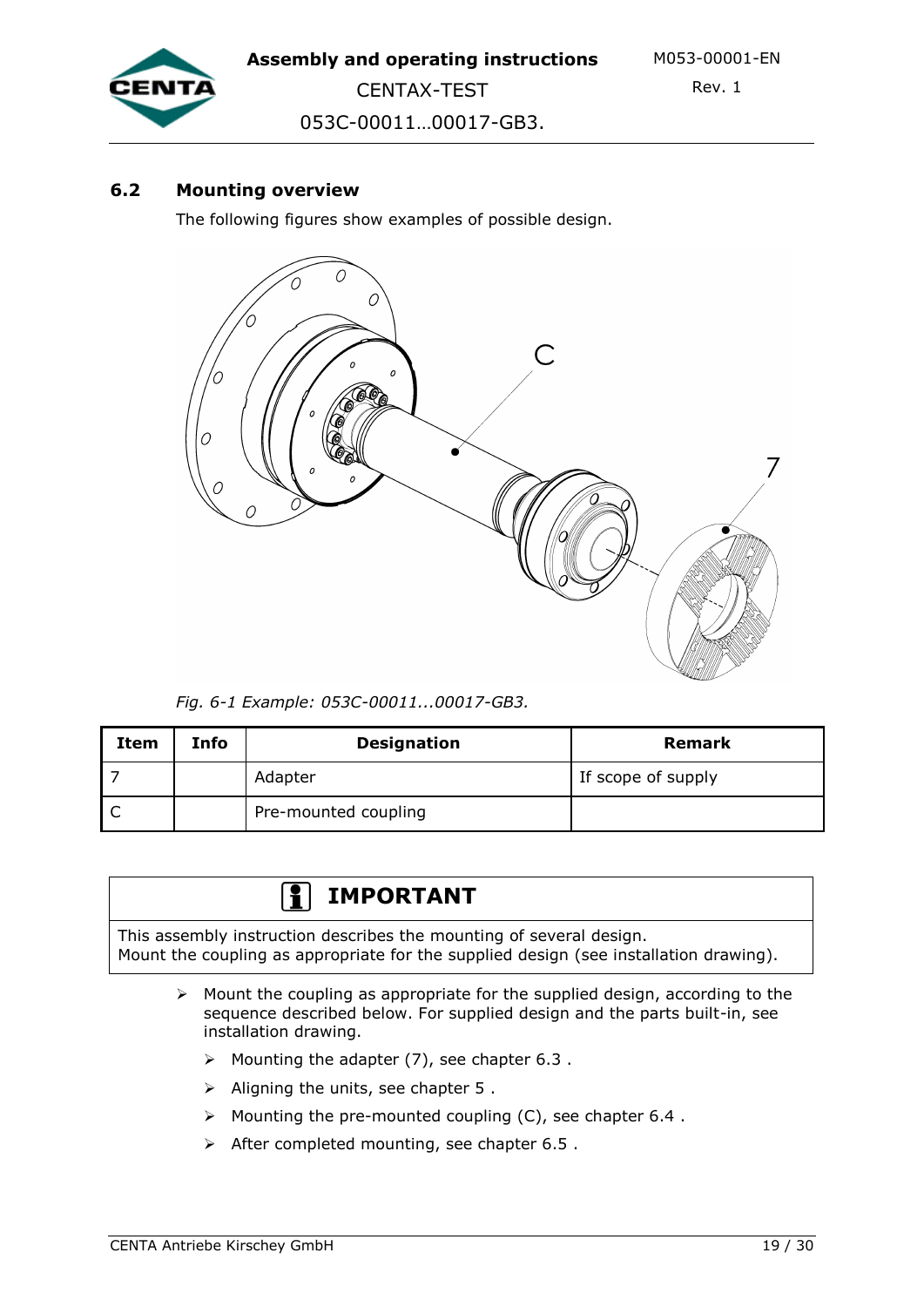

### **6.3 Mounting the adapter (if existing)**

- $\triangleright$  Mount the adapter (7) as appropriate for the supplied design (see installation drawing):
	- $\triangleright$  Mounting the adapter with cross-serration, see chapter 6.3.1.
	- $\triangleright$  Mounting the adapter, see chapter 6.3.2.

#### **6.3.1 Mounting the adapter with cross-serration**



*Fig. 6-2 Mounting the adapter with cross-serration*

| Item | Info | <b>Designation</b> | Remark        |
|------|------|--------------------|---------------|
|      |      | Adapter            |               |
| 30   |      | Screw              | If ordered    |
| B    |      | Flange             | Customer part |

 $\triangleright$  Push the adapter (7) into the toothing of the flange (B).

Screw the adapter (7) to the flange (B) using the screws (30).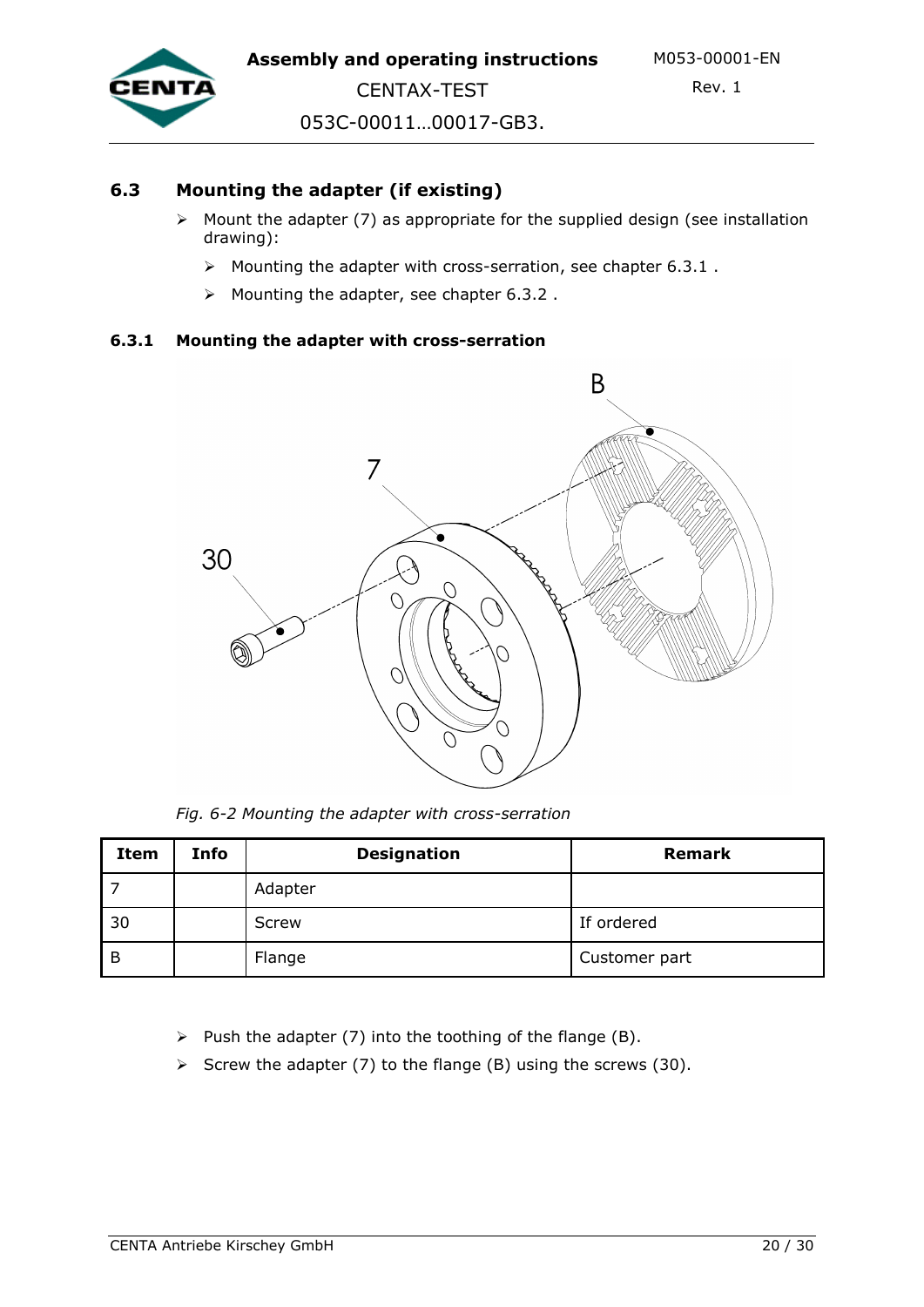

053C-00011…00017-GB3.

CENTAX-TEST

#### **6.3.2 Mounting the adapter**



*Fig. 6-3 Mounting the adapter*

| Item | Info | <b>Designation</b> | Remark        |
|------|------|--------------------|---------------|
|      |      | Adapter            |               |
| 30   |      | Screw              | If ordered    |
| B    |      | Flange             | Customer part |

- $\triangleright$  Push the adapter (7) onto/into the centring of flange (B).
- Screw the adapter (7) to the flange (B) using the screws (30).

### **6.4 Aligning the units**

 $\triangleright$  Align the units to be connected (see chapter 5).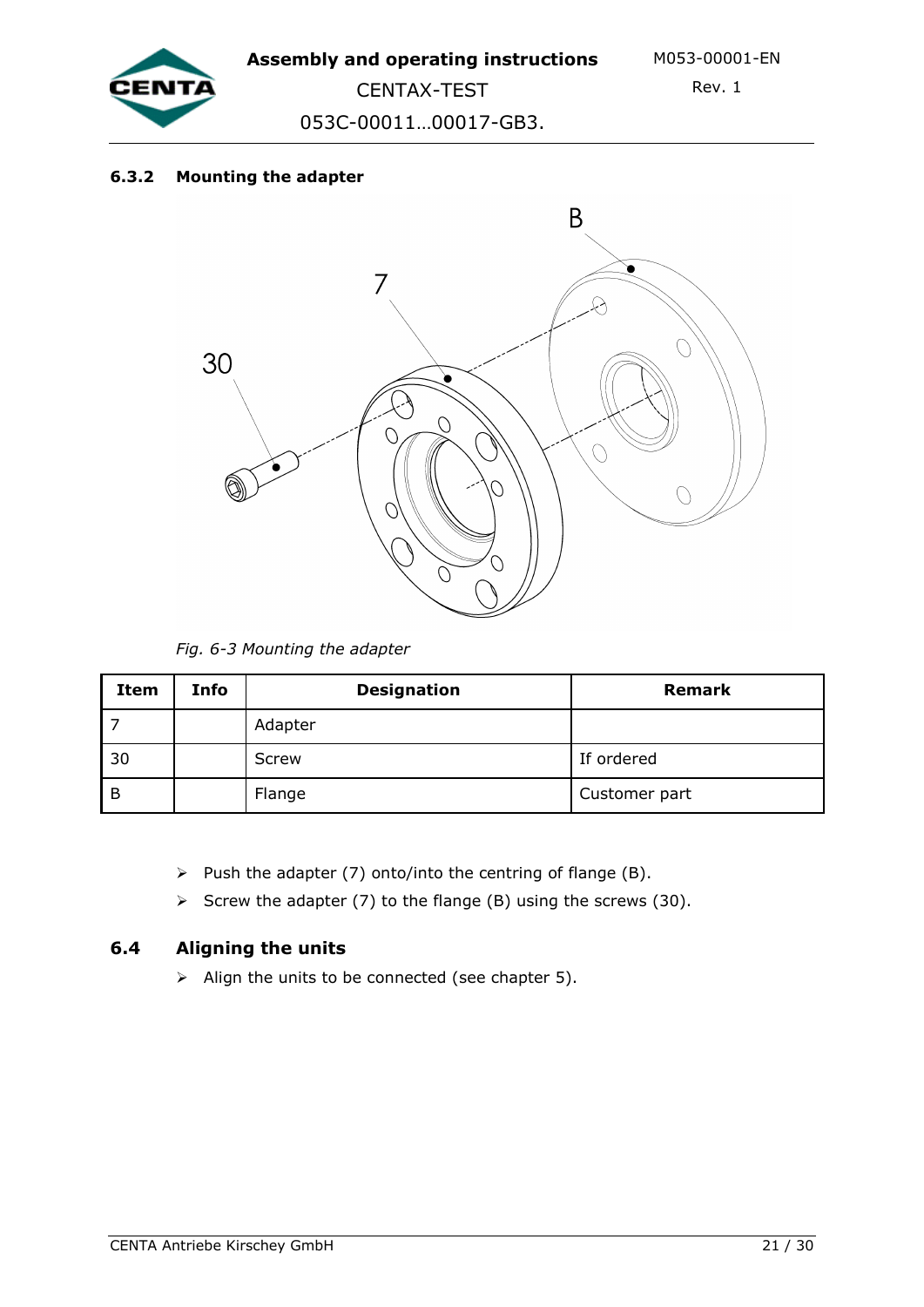

CENTAX-TEST 053C-00011…00017-GB3.

## **6.5 Mounting the pre-mounted coupling**



*Fig. 6-4 Mounting the pre-mounted coupling*

| <b>Item</b>    | <b>Info</b> | <b>Designation</b>         | <b>Remark</b>      |  |
|----------------|-------------|----------------------------|--------------------|--|
| 2.1.3          |             | Joint                      | CV-joint           |  |
| $\overline{4}$ |             | Adapter                    |                    |  |
| $\overline{7}$ |             | Adapter                    | If scope of supply |  |
| 8              |             | Screw ISO4762-10.9 M       |                    |  |
| 33             |             | If ordered<br><b>Screw</b> |                    |  |
| A              |             | Flywheel flange            | Customer part      |  |
| B              |             | Flange                     | Customer part      |  |
| C              |             | Pre-mounted coupling       |                    |  |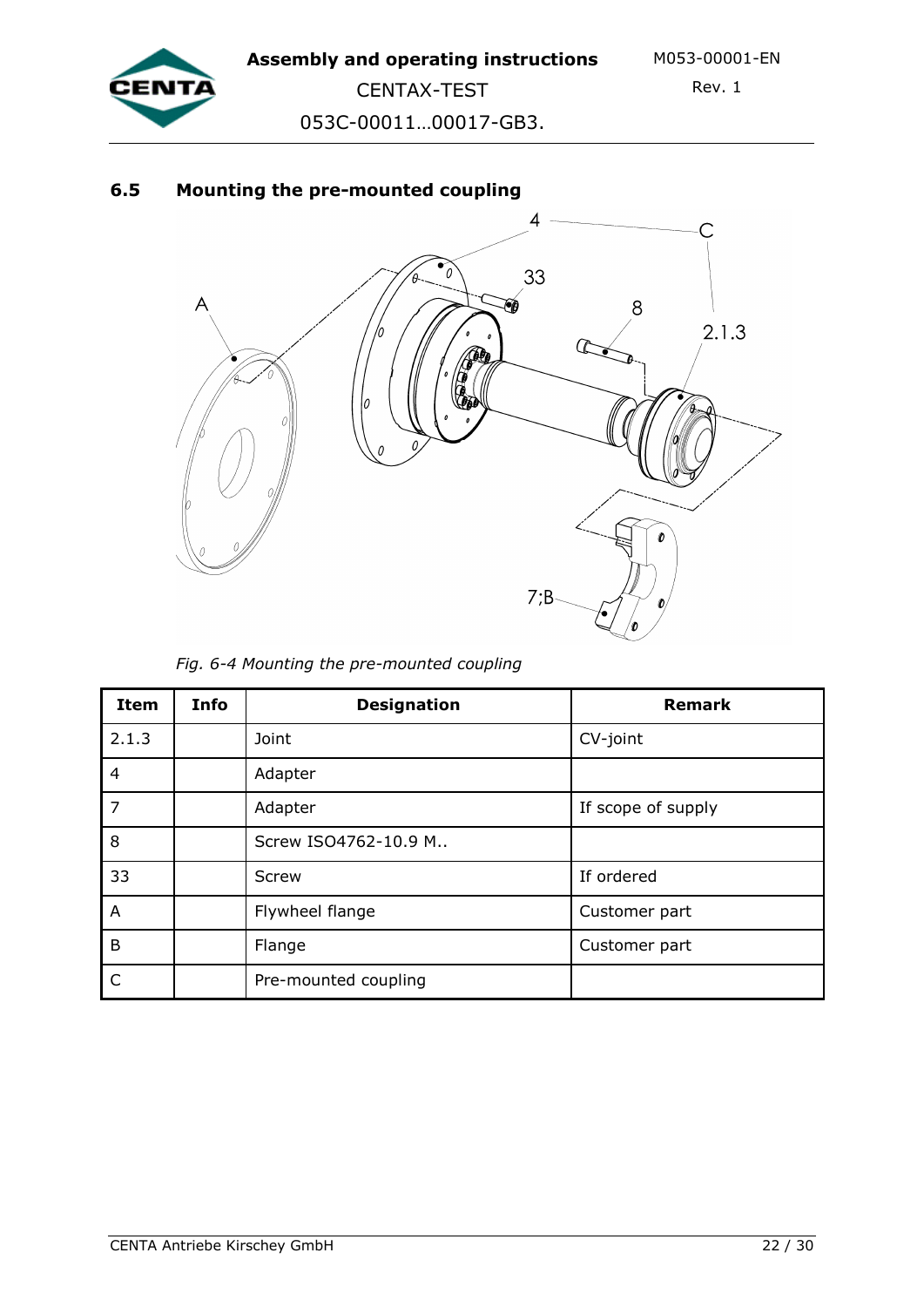

053C-00011…00017-GB3.

- Push the joint (2.1.3) towards the adapter (4).
- $\triangleright$  Position the pre-mounted coupling (C) in the installation space and support.
- $\triangleright$  Push the flange (4) of the pre-mounted coupling (C) into the centring of the flywheel flange (A).
- Screw the flange (4) to the flywheel flange (A) using the screws (33).
- Push the joint (2.1.3) close to the adapter/flange (7/B).
- Screw the joint (2.1.3) to the adapter/flange (7/B) using the screws (8).

#### **6.6 After completed mounting**

## **WARNING**

**Injury and material damage can occur as a result of:**



Loose screw connections

Before commissioning, the tightening torque levels of all screws must be checked and corrected if necessary.

Before commencing long-term operation, the plant must successfully complete a test run.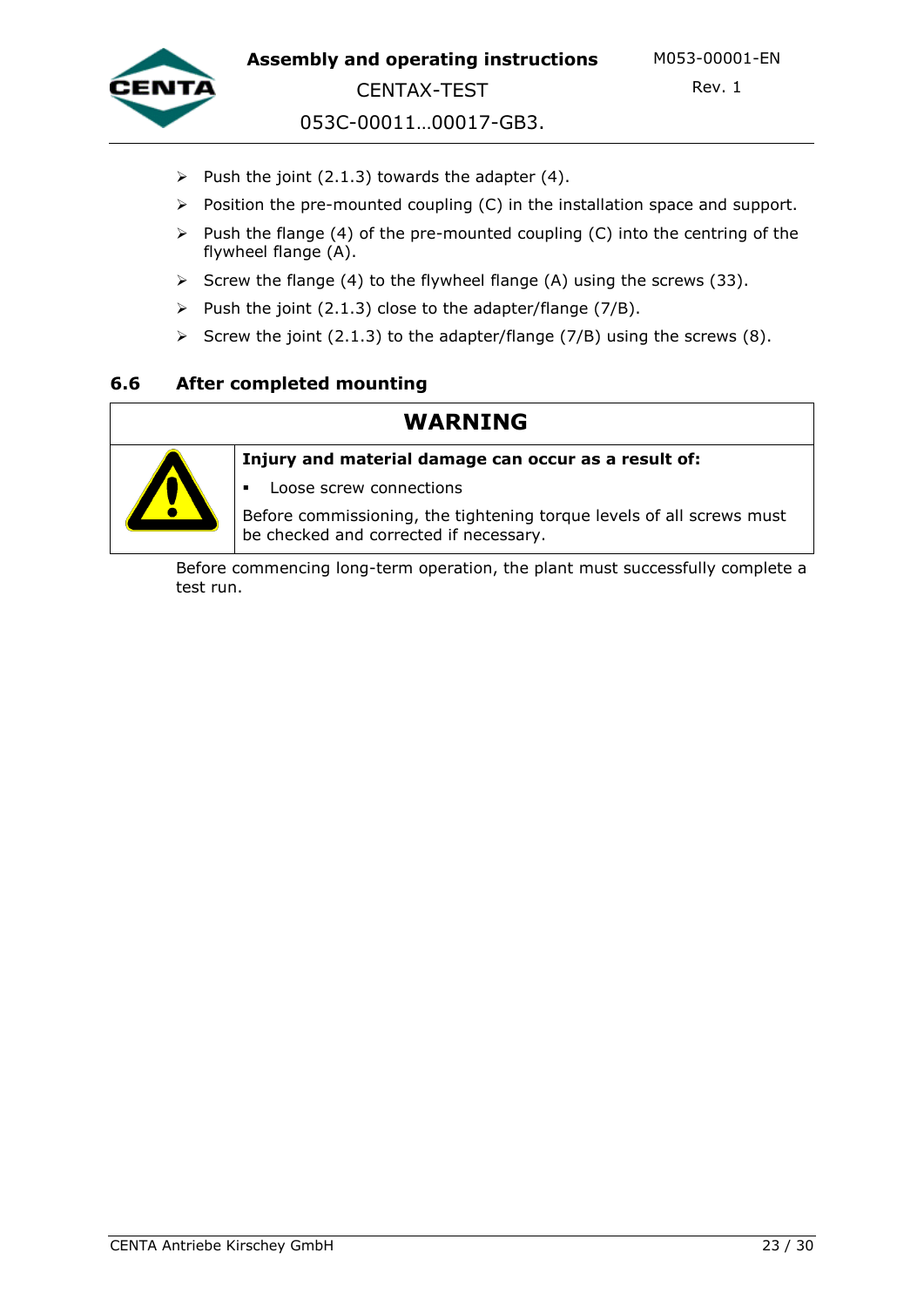

CENTAX-TEST

Rev. 1

053C-00011…00017-GB3.

## **7 Operation**

## **WARNING**



#### **Injury and material damage can occur as a result of:**

Worn coupling components

If the running noises change and/or vibrations occur turn the plant off immediately.

Determine the fault and its root cause, and remedy. The troubleshooting process is simplified by the table in the next chapter. On principle in case of a fault, an analysis of the entire plant should be performed.

#### **7.1 Operating faults, root causes and remedy**

| <b>Faults</b>              | <b>Possible root</b><br>causes | Remedy                                                      |
|----------------------------|--------------------------------|-------------------------------------------------------------|
| Running noises or          | Alignment error                | 1. Switch off the plant                                     |
| vibrations in the<br>plant |                                | Check alignment, correct if applicable                      |
|                            |                                | Trial run<br>3.                                             |
|                            | Loose screws                   | 1. Switch off the plant                                     |
|                            |                                | Check alignment, correct if applicable<br>2.                |
|                            |                                | 3.<br>Check screw torque levels and correct if<br>necessary |
|                            |                                | Trial run<br>4.                                             |
| Breakage of the            | Alignment error                | 1. Switch off the plant                                     |
| rubber element             |                                | 2. Exchange defective parts                                 |
|                            |                                | Check alignment, correct if applicable<br>3.                |
|                            |                                | Trial run<br>4.                                             |
|                            | Inadmissibly high<br>torque    | 1. Switch off the plant                                     |
|                            |                                | 2. Exchange defective parts                                 |
|                            |                                | Check alignment, correct if applicable<br>3.                |
|                            |                                | Trial run<br>4.                                             |

*Table 7-1 Troubleshooting table*

In case of uncertainty or if you have questions, please contact our head office (address see chapter 1).

#### **7.2 Admissible overall misalignment of the coupling**

The overall misalignment values can be found in the catalogue.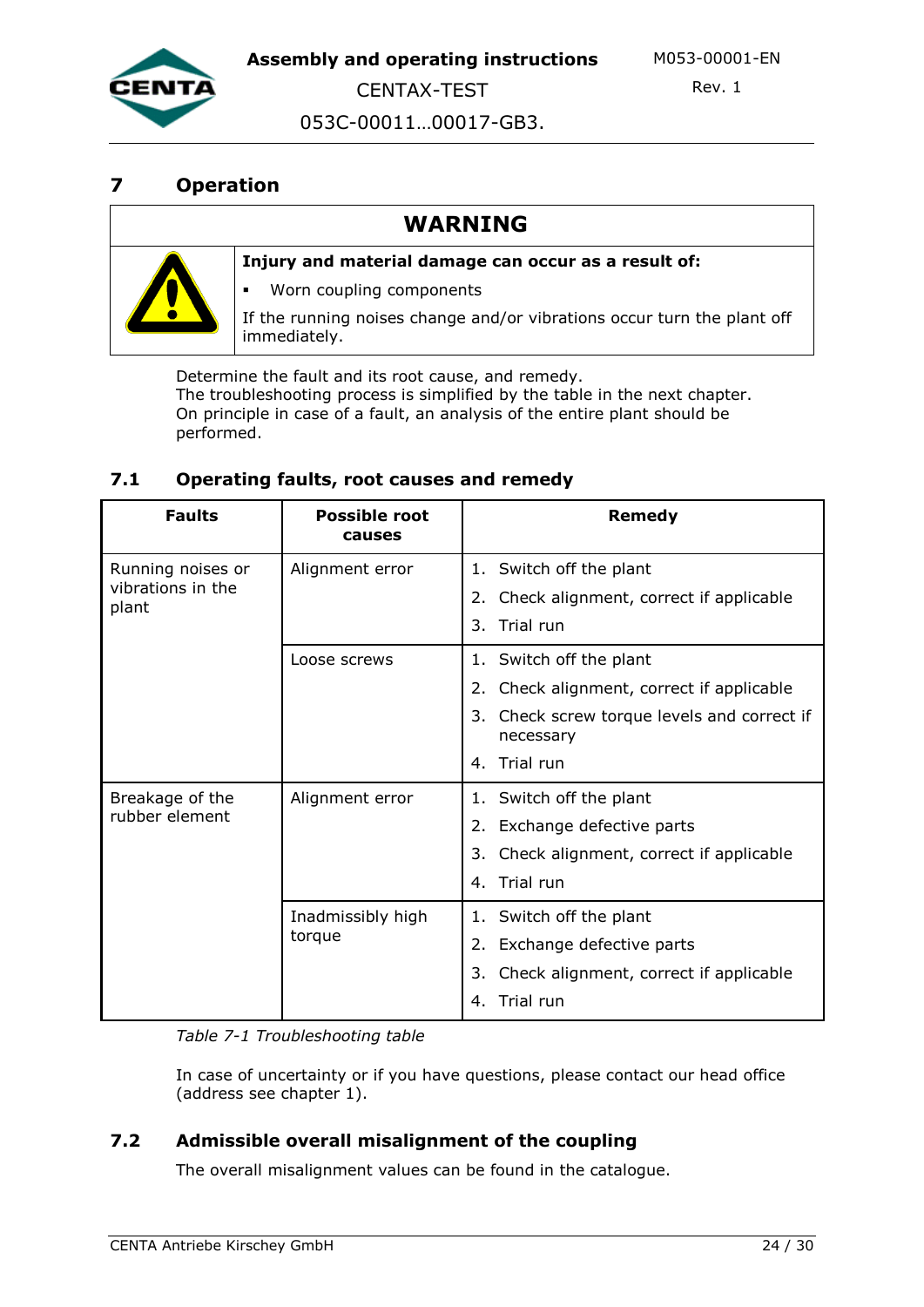

Rev. 1

053C-00011…00017-GB3.

## **8 Care and maintenance**

## **WARNING**



**Injuries can occur as a result of:**

Contact with rotating parts

Before starting work at the coupling, switch off the plant and secure against unintentional start-up.

The coupling requires low maintenance. It is possible to perform a visual inspection during the regular scheduled maintenance intervals for the complete unit. Every 12 month a visual inspection is strictly required.

#### **8.1 Work to be performed**

#### **8.1.1 Cleaning the coupling**

 $\triangleright$  Remove any loose dirt from the coupling.

#### **8.1.2 Visual inspection of the coupling**

- $\triangleright$  Inspect the coupling for cracks, chips or missing parts.
- $\triangleright$  Replace faulty and missing parts.

#### **8.1.3 Inspection of the screw connections**

 $\triangleright$  Check the tightening torque levels of all screws and if necessary, correct.

#### **8.2 Replacing defective parts**

- $\triangleright$  Remove the coupling as described in chapter 9.
- $\triangleright$  Replace wearing parts.
- $\triangleright$  Mount the coupling as described in chapter 6.

CENTA Antriebe Kirschey GmbH 25 / 30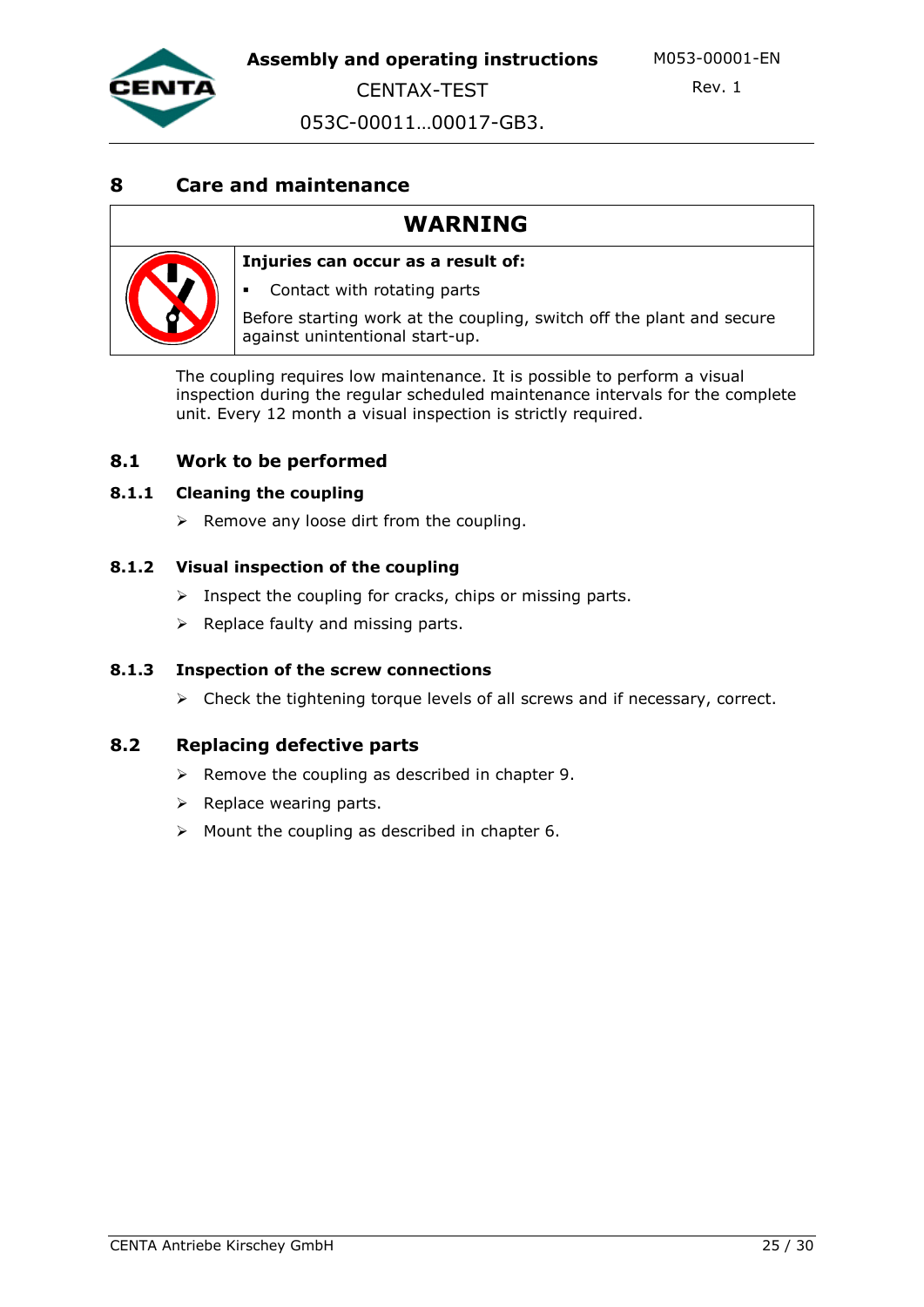

Rev. 1

053C-00011…00017-GB3.

## **9 Dismantling**

#### **9.1 General dismantling instructions**

Any work method which impairs the safety of the coupling is prohibited. The user undertakes to notify the manufacturer immediately of any changes occurring at the coupling which could impair safety (address see chapter 1).

# **IMPORTANT**

The coupling is dismantled in reverse order to the assembly process. Please refer to the illustrations in chapter 6.

**Injuries can occur as a result of:**

## **WARNING**



Contact with rotating parts

Before starting work at the coupling, switch off the plant and secure against unintentional start-up.

## **WARNING**



**Injury and material damage can occur as a result of:** 

Dismantling of the coupling in the wrong sequence

Only ever dismantle the coupling in the described sequence.

## **WARNING**



**Injury and material damage can occur as a result of:**

Falling coupling components

Secure coupling components against falling to the floor.

## **CAUTION**



**Material damage to coupling components can occur as a result of:**

Contact with sharp-edged objects

Protect coupling components for transportation. Only hoist coupling components with nylon belts or ropes. Always cushion parts when supporting them from below.

## **IMPORTANT**

Use suitable lifting devices for dismantling.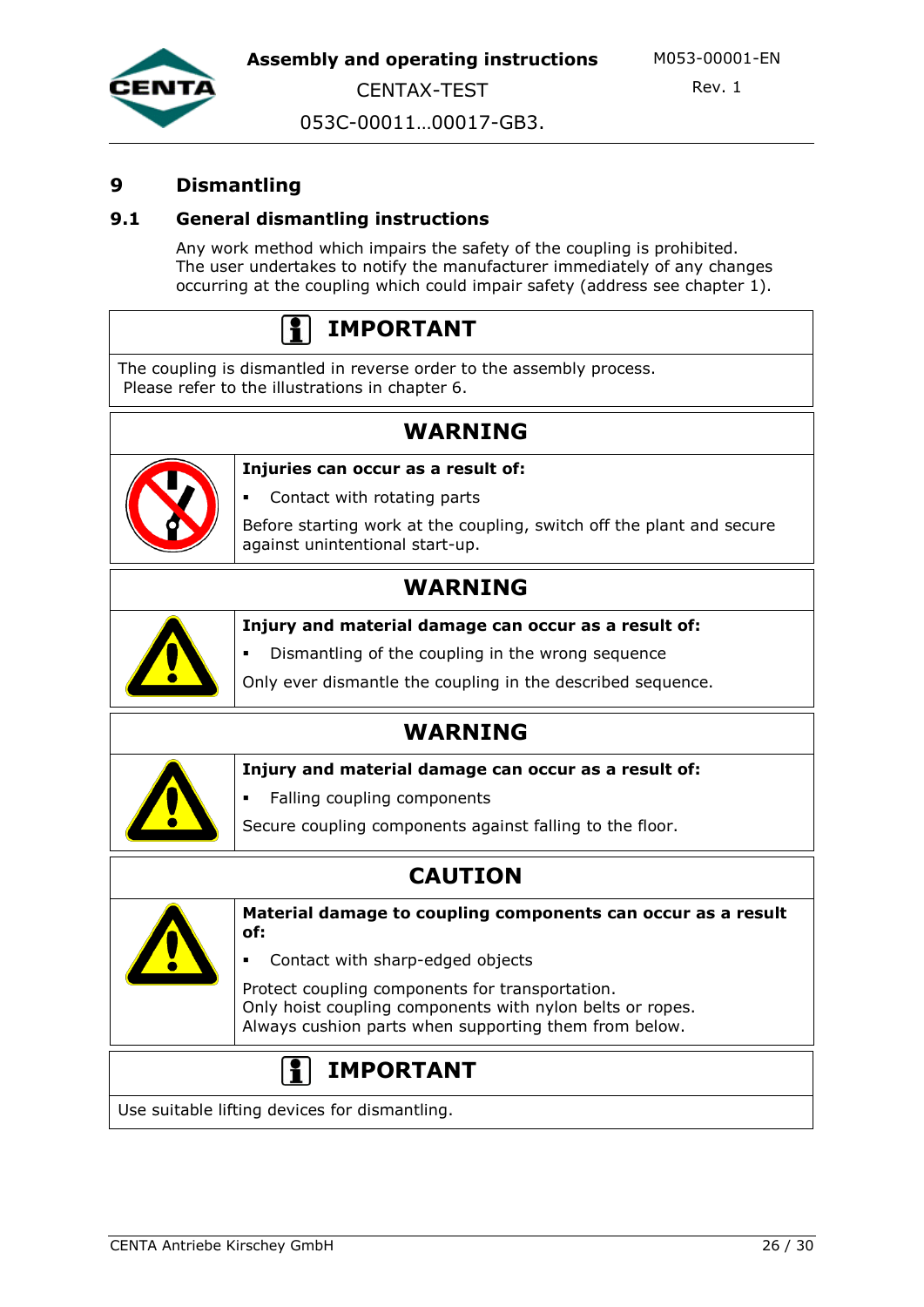

CENTAX-TEST 053C-00011…00017-GB3.

### **9.2 Dismantling the pre-mounted coupling**

#### **See Fig. 6-4:**

- $\triangleright$  Support the pre-mounted coupling (C).
- $\triangleright$  Loosen the screws (8) of the connection joint (2.1.3) and adapter/flange (7/B) and remove.
- $\triangleright$  Pull the joint (2.1.3) out of the adapter/flange (7/B) and push it towards the adapter.
- $\triangleright$  Loosen the screws (33) of the connection adapter (4) and flywheel flange (B) and remove.
- $\triangleright$  Pull the adapter (4) out off the centring of the flywheeel flange (B).
- $\triangleright$  Remove the pre-mounted coupling (C) out of the installation space.
- $\triangleright$  Remove all dismantling supports.

#### **9.3 Dismantling the adapter (if necessary)**

#### **See Fig. 6-3 and 6-2:**

- $\triangleright$  Loosen the screws (30) of the connection adapter (7) and flange (B) and remove.
- $\triangleright$  Pull the adapter (7) out of/off the centring/toothing of the flange (B) and remove.

#### **9.4 Reassembling the coupling**

 $\triangleright$  Reassemble the coupling as described in chapter 6.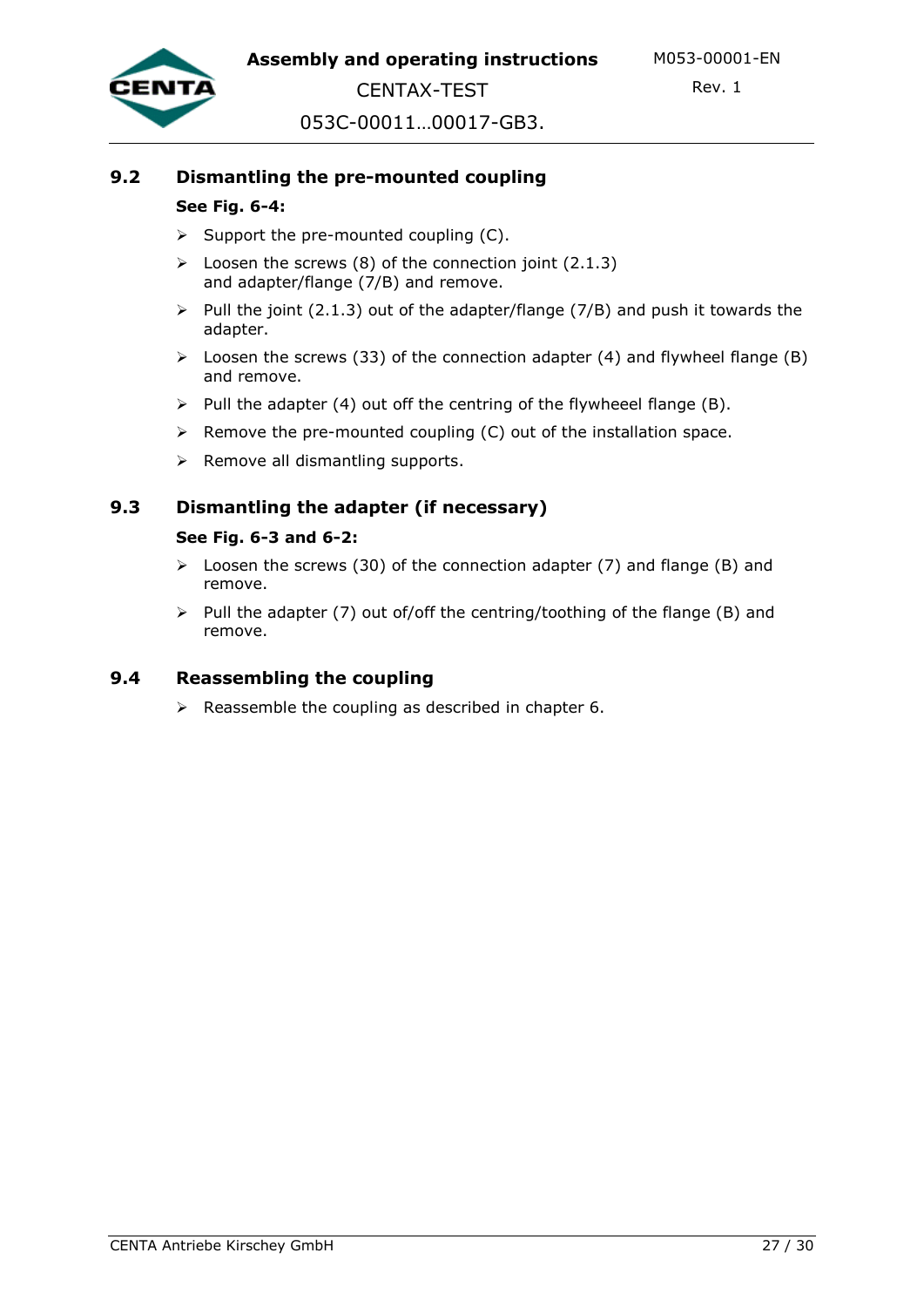

Rev. 1

053C-00011…00017-GB3.

### **10 Wearing and spare parts**

## **WARNING**



**Injury and material damage can occur as a result of:**

Mounting and/or utilization of non-original CENTA parts

Never use parts from other manufacturers.

A stock of the most important wearing and spare parts is the most important condition to ensure that the coupling is functional and ready for operation at all times.

We only provide a warranty for CENTA original parts.

#### **Wearing parts of this coupling:**

- Rubber elements When exchanging the rubber elements also the spherical bearing, the shaftbearing and all screw connections must be renewed. These must be ordered separately.
- CV-joint

## **IMPORTANT**

Exchange of wearing and spare parts only by CENTA or by CENTA service partner.

#### **When ordering a spare, specify:**

- Order no.
- Coupling order no.
- Drawing no.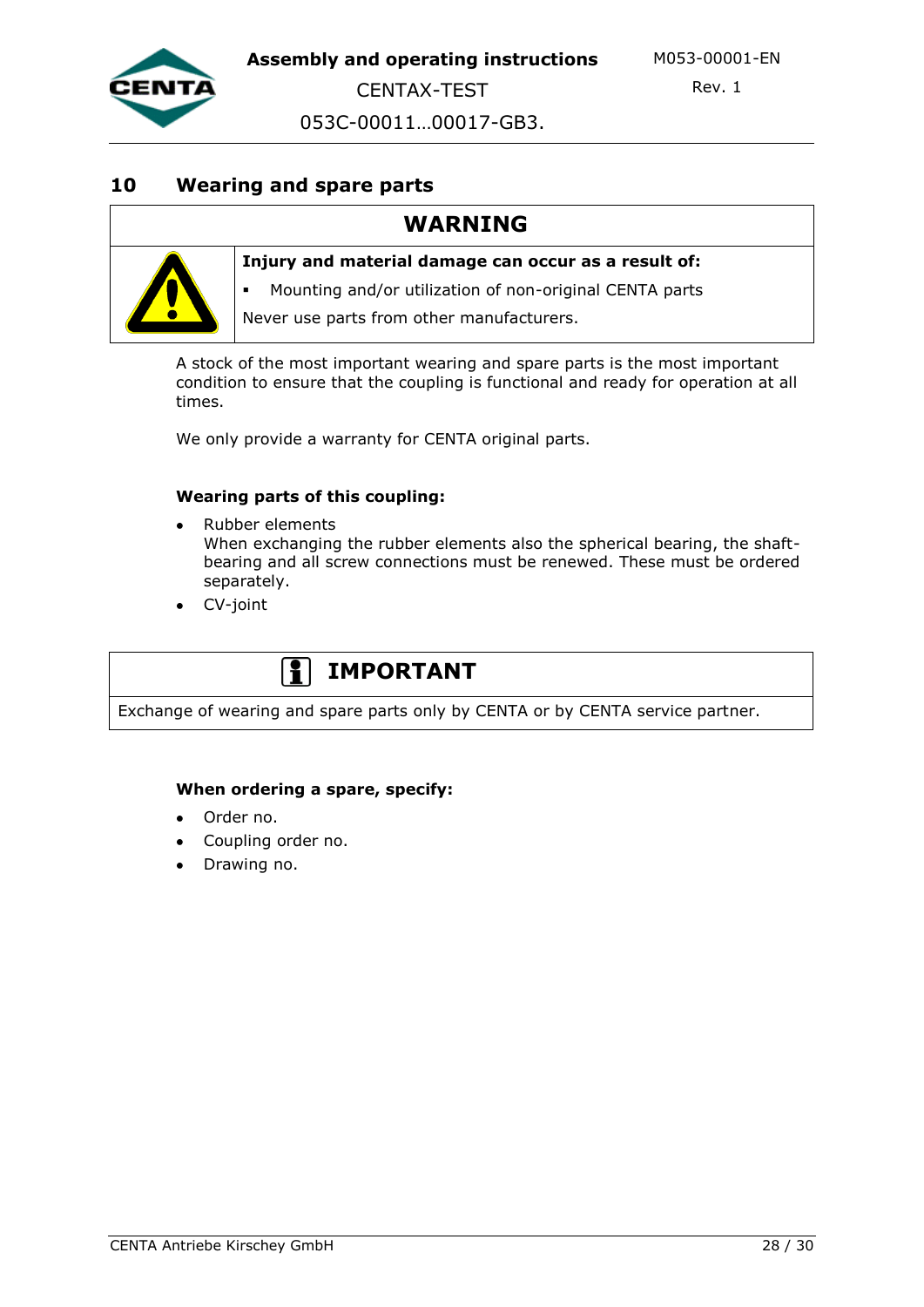



Rev. 1

053C-00011…00017-GB3.

#### **11 Annex**

#### **11.1 CENTA data sheet D013-013 (lubricated screw connections)**

#### **Validity:**

For all non-dynamically stressed screw connections with **lubricated** shank bolts in accordance with ISO 4014, ISO 4017 and ISO 4762 (DIN 912) with metric standard thread in accordance with DIN ISO 262, unless other specifications are given on CENTA documents.

#### **Preparation of parts that are to be screwed together:**

The joining areas must be free of dirt, preservatives and lubricants.

#### **Preparation of screws that ARE NOT secured with liquid screw locking medium:**

Give the screws extra lubrication with motor oil under the screw head and in the thread.

#### **Preparation of screws that ARE secured with liquid screw locking medium:**

Give the screws extra lubrication with motor oil under the screw head. Remove all grease from the thread.

#### **Screw tightening method:**

Screw in (by hand with torque wrench).

| <b>Thread size</b> |                 |             | <b>Thread size</b>    |            |          |             |                              |  |
|--------------------|-----------------|-------------|-----------------------|------------|----------|-------------|------------------------------|--|
| d                  | <b>Strength</b> |             | Tightening<br>torques | d          | Strength |             | <b>Tightening</b><br>torques |  |
|                    | class           | [Nm]<br>±5% | [in lbs]<br>±5%       |            | class    | [Nm]<br>±5% | $[$ in Ibs $]$<br>±5%        |  |
|                    | 8.8             | 9           | 80                    | M22        | 8.8      | 470         | 4160                         |  |
| M6                 | 10.9            | 13          | 115                   |            | 10.9     | 670         | 5930                         |  |
|                    | 12.9            | 15          | 135                   |            | 12.9     | 780         | 6900                         |  |
|                    | 8.8             | 21          | 185                   | M24        | 8.8      | 600         | 5310                         |  |
| <b>M8</b>          | 10.9            | 30          | 265                   |            | 10.9     | 850         | 7520                         |  |
|                    | 12.9            | 35          | 310                   |            | 12.9     | 1000        | 8850                         |  |
|                    | 8.8             | 41          | 360                   | M27        | 8.8      | 750         | 6640                         |  |
| M10                | 10.9            | 60          | 530                   |            | 10.9     | 1070        | 9470                         |  |
|                    | 12.9            | 71          | 630                   |            | 12.9     | 1250        | 11060                        |  |
|                    | 8.8             | 71          | 630                   | M30        | 8.8      | 1000        | 8850                         |  |
| M12                | 10.9            | 104         | 920                   |            | 10.9     | 1450        | 12830                        |  |
|                    | 12.9            | 121         | 1070                  |            | 12.9     | 1700        | 15050                        |  |
|                    | 8.8             | 113         | 1000                  |            | 8.8      | 1400        | 12400                        |  |
| M14                | 10.9            | 165         | 1460                  | <b>M33</b> | 10.9     | 1950        | 17250                        |  |
|                    | 12.9            | 195         | 1725                  |            | 12.9     | 2300        | 20350                        |  |
|                    | 8.8             | 170         | 1500                  | M36        | 8.8      | 1750        | 15500                        |  |
| M16                | 10.9            | 250         | 2210                  |            | 10.9     | 2500        | 22150                        |  |
|                    | 12.9            | 300         | 2660                  |            | 12.9     | 3000        | 26550                        |  |
|                    | 8.8             | 245         | 2170                  | M39        | 8.8      | 2300        | 20350                        |  |
| M18                | 10.9            | 350         | 3100                  |            | 10.9     | 3300        | 29200                        |  |
|                    | 12.9            | 410         | 3630                  |            | 12.9     | 3800        | 33650                        |  |
| M20                | 8.8             | 350         | 3100                  |            |          |             |                              |  |
|                    | 10.9            | 490         | 4340                  |            |          |             |                              |  |
|                    | 12.9            | 580         | 5130                  |            |          |             |                              |  |